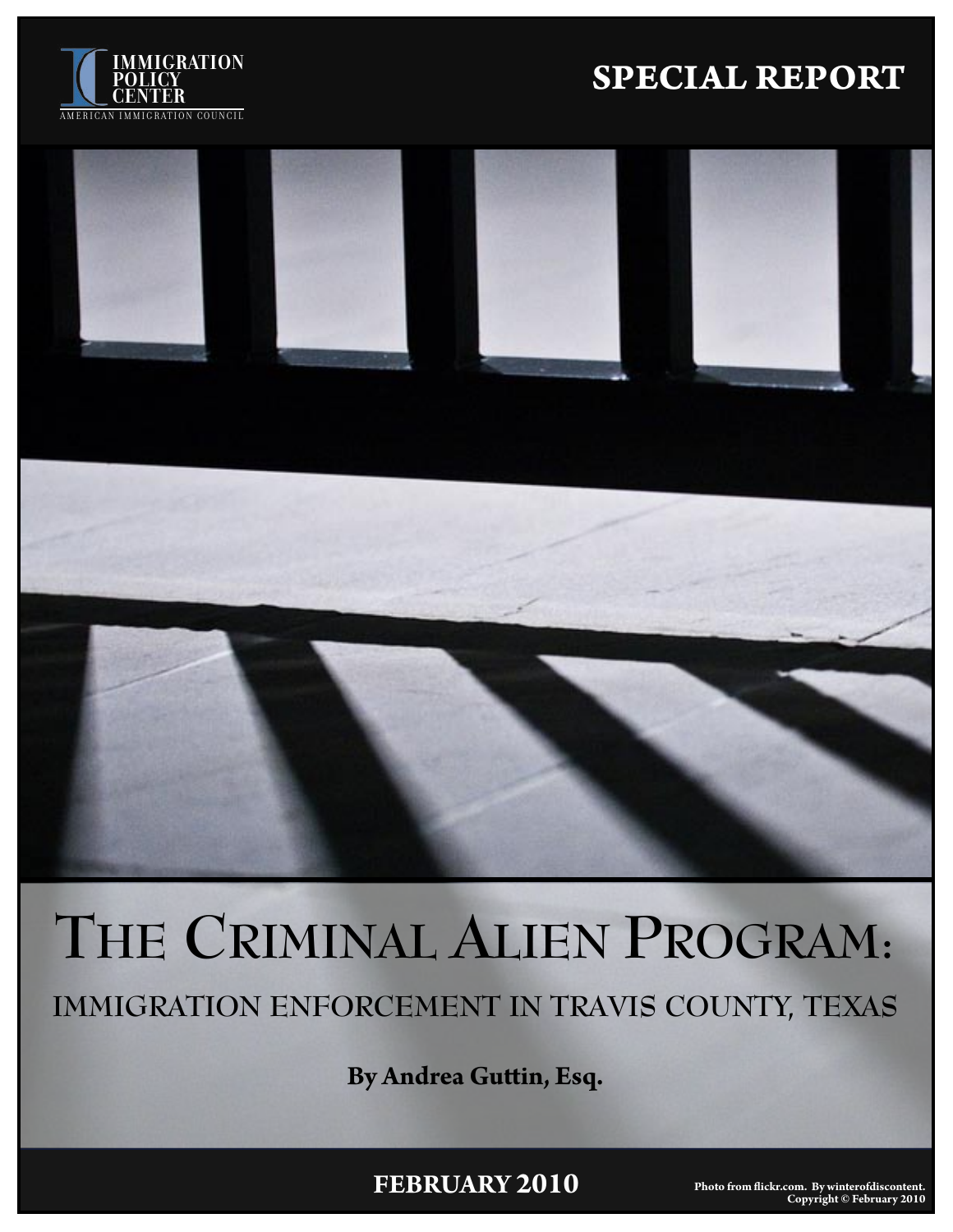### **THE CRIMINAL ALIEN PROGRAM IMMIGRATION ENFORCEMENT IN TRAVIS COUNTY, TEXAS**

FEBRUARY 2010

ANDREA GUTTIN, ESQ.

#### **ABOUT SPECIAL REPORTS ON IMMIGRATION**

The Immigration Policy Center's *Special Reports* are our most in‐depth publication, providing detailed analyses of special topics in U.S. immigration policy.

#### **ABOUT THE AUTHOR**

Andrea Guttin is an attorney currently residing in Austin, Texas. She is a graduate of the University of Texas at Austin and holds a J.D. and an M.A in Latin American Studies. She would like to thank Diego Garcia‐Olano for creating the database and inputting arrestee data, without which any analysis would have been impossible.

#### **ABOUT THE IMMIGRATION POLICY CENTER**

The Immigration Policy Center, established in 2003, is the policy arm of the American Immigration Council. IPC's mission is to shape a rational national conversation on immigration and immigrant integration. Through its research and analysis, IPC provides policymakers, the media, and the general public with accurate information about the role of immigrants and immigration policy on U.S. society. IPC reports and materials are widely disseminated and relied upon by press and policymakers. IPC staff regularly serves as experts to leaders on Capitol Hill, opinion-makers, and the media. IPC is a non-partisan organization that neither supports nor opposes any political party or candidate for office. Visit our website at [www.immigrationpolicy.org](http://rs6.net/tn.jsp?e=0013sB3H4Ngeb8u23v8DTLYuHff5o3A9Y7fC7wsO-myYRJX8RIQtjCJU2lT5w5MoDBNruFtlQCCVis4BypKz358QSnkHIGy4kZ3WjQGc9mhqFGdO-75dEFf5V4SGNJr23Hf&id=preview&id=preview) and our blog at [www.immigrationimpact.com.](http://www.immigrationimpact.com/)

**Supported in part by a grant from the Foundation to Promote Open Society**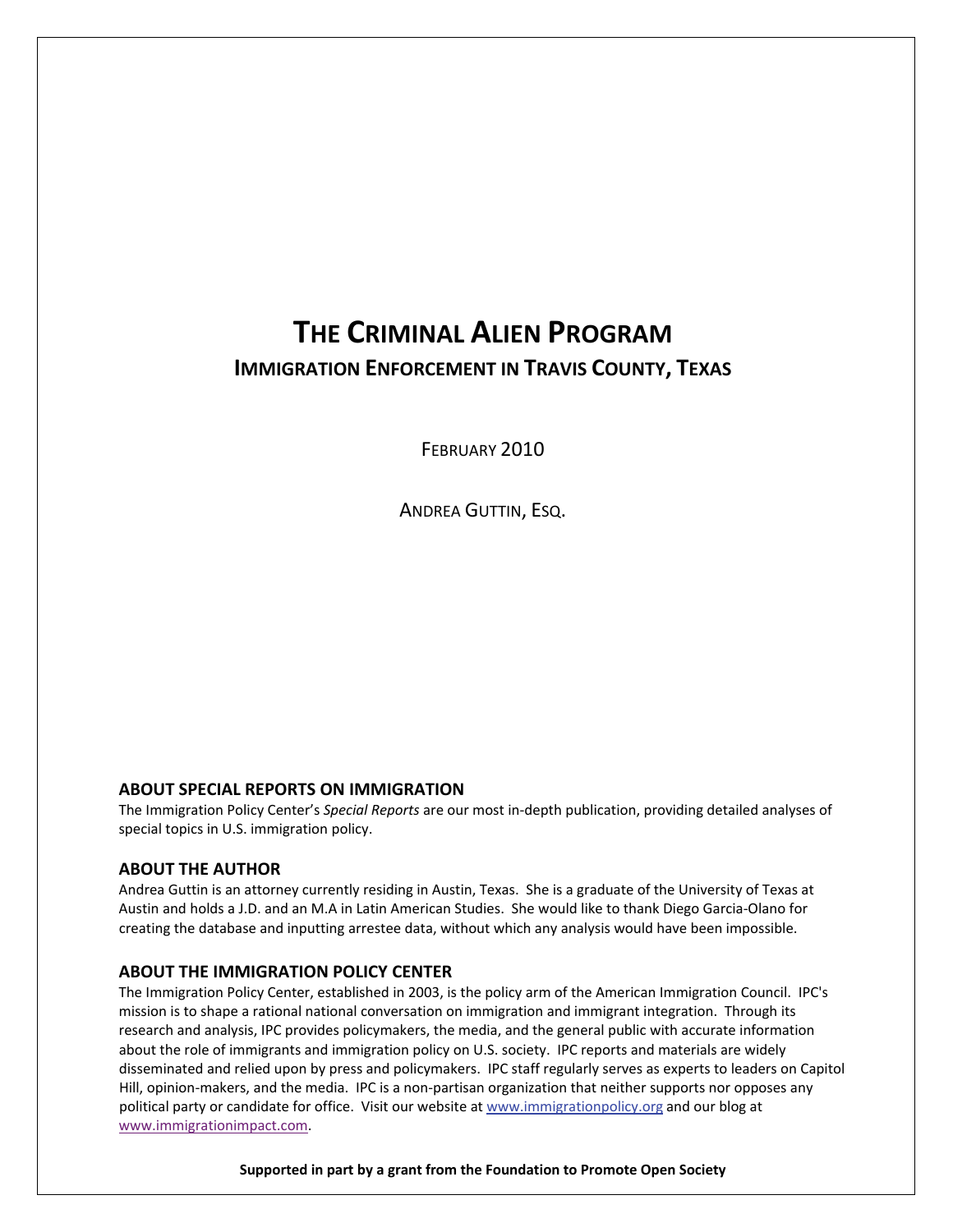# **TABLE OF CONTENTS**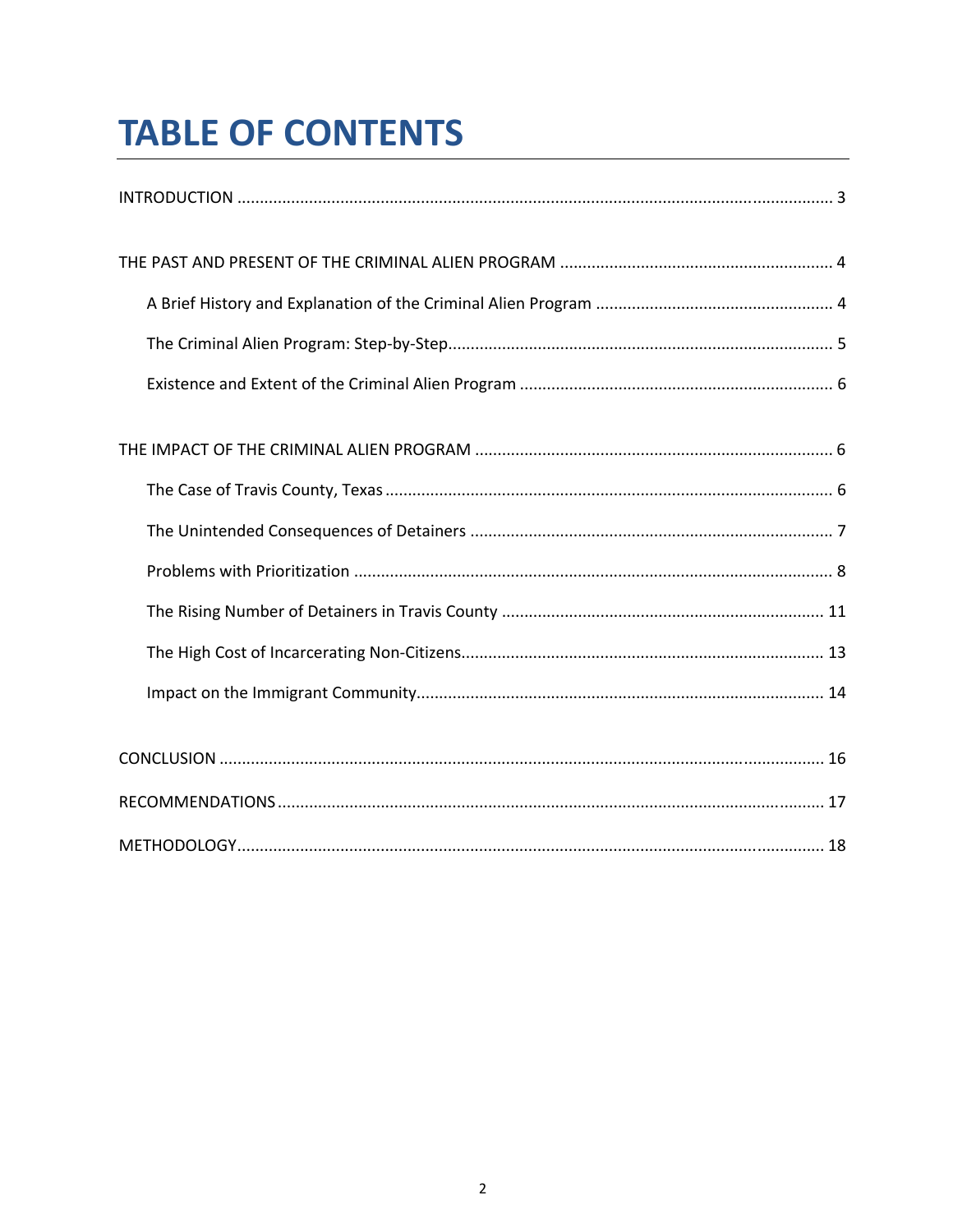## <span id="page-3-0"></span>**INTRODUCTION**

In February 2008, Austin Police Department (APD) officers pulled over a car on a routine traffic stop. In the car were a Central American couple and their three‐year‐old U.S.‐citizen son. The officers arrested Sylvia and Ernesto<sup>[1](#page-18-1)</sup> due to outstanding traffic tickets, and later charged them with tampering with government records after finding the couple's false Social Security cards used to gain employment. Sylvia and Ernesto were booked into the Travis County Jail, while their son Luis<sup>1</sup> was temporarily placed into Child Protective Services (CPS), to be reunited with his parents once they were released from jail. However, this reunion was not to occur on American soil. $<sup>2</sup>$  $<sup>2</sup>$  $<sup>2</sup>$ </sup>

Through an initiative called the Criminal Alien Program (CAP), local law enforcement agencies collaborate with Immigration and Customs Enforcement (ICE) to identify deportable $3$  non-citizens in county jails across the county. In Austin, Texas, the seat of Travis County, the Sheriff's Office supplies ICE with a list of foreign‐born arrestees and grants ICE unlimited access to the jail to interview inmates. For individuals like Sylvia and Ernesto, who are undocumented, or for legal immigrants who are still vulnerable to deportation for crimes as minor as shoplifting, an arrest can lead to deportation.[4](#page-18-2)

#### **GLOSSARY OF ACRONYMS**

- ACAP –Alien Criminal Apprehension Program
- APD Austin Police Department
- CAP Criminal Alien Program
- CPS Child Protective Services
- DHS Department of Homeland Security
- DRO Office of Detention and Removals
- FY Fiscal Year
- ICE Immigration and customs Enforcement
- INS Immigration and Naturalization Service
- IHP Institutional Hearing Program
- IRP Institutional Removal Program
- PDL Proyecto Defensa Laboral (Worker's Defense Project)
- SCAAP State Criminal Alien Assistance Program
- TCFV Texas Council on Family Violence
- TCSO Travis County Sheriff's Office
- VAWA Violence Against Women Act

Because ICE was able to take custody of them, Sylvia and Ernesto were not released into the community to be with their young son. Instead, they were held in ICE detention while deportation proceedings commenced against them. Meanwhile, CPS transferred Luis to foster care, as no relatives could be immediately found to claim him. Luis's parents were ultimately both deported to Central America, and Luis lingered in foster care for a week until a relative was found. Unfortunately, this is no isolated incident. In 2008, the University of Texas School of Law's Children's Rights Clinic saw another similar case, [5](#page-18-2) and in April 2009, *The New York Times* reported that an undocumented woman's child was placed for adoption when the court deemed she "abandoned" her son after being jailed subsequent to an immigration workplace raid. $^{\circ}$ 

ICE and local law enforcement officials claim that CAP targets the worst criminal offenders—those dangerous individuals who make our communities less safe. The Chief Deputy of the Travis Country Sheriff's Office (TCSO) has said, "We know for a fact that we are only getting the bottom of the barrel, so to speak. These guys are really the undesirables. Most people wouldn't want them getting out of jail and being their neighbor. They'd like to see them deported out of the country."<sup>[7](#page-18-2)</sup> However, stories like those of Sylvia and Ernesto, and those of many others whose families are torn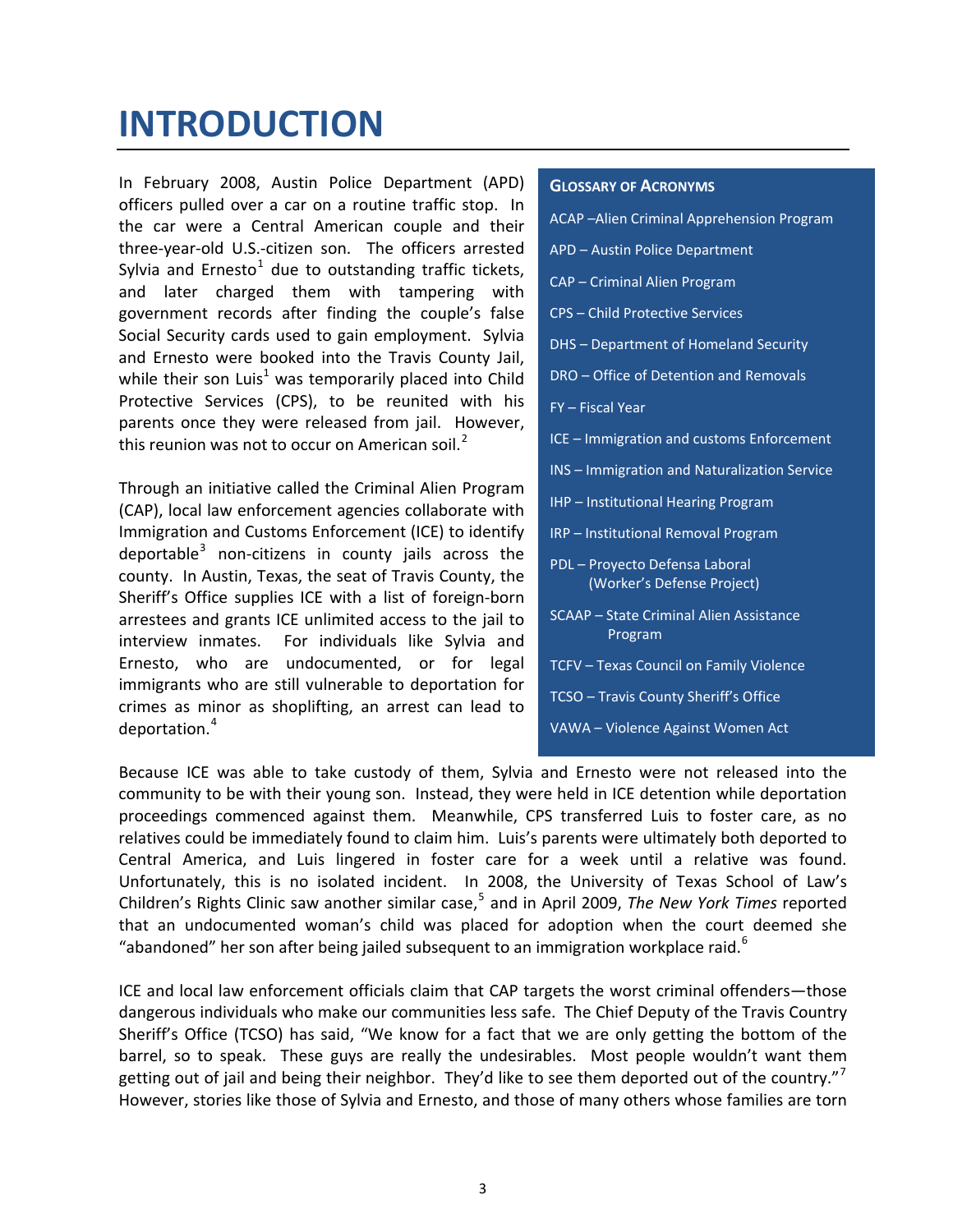<span id="page-4-0"></span>apart because of traffic arrests or misdemeanor<sup>[8](#page-18-2)</sup> offenses, show that many of the people impacted are far from being at "the bottom of the barrel."

Not only are these individuals facing deportation and separation from their families, but CAP has also negatively impacted entire communities. There have also been allegations of law-enforcement agencies engaging in racial profiling and pretextual arrests in order to get suspected deportable immigrants into the jail so they can be identified by ICE. $^9$  $^9$  CAP can also affect a town's reputation, economy, and school system.<sup>[10](#page-18-2)</sup> Achieving the opposite of its mandate, CAP in fact decreases public safety when immigrant victims and witnesses fear contacting police due to law enforcement's collaboration with immigration authorities, creating a sphere for criminals to operate with impunity. $^{11}$  $^{11}$  $^{11}$ 

This paper provides a brief history and background on the CAP program. It also includes a case study of CAP implementation in Travis County, Texas, which finds that the program has a negative impact on communities because it increases the community's fear of reporting crime to police, is costly, and may encourage racial profiling.

### **THE PAST AND PRESENT OF THE CRIMINAL ALIEN PROGRAM**

### **A Brief History and Explanation of the Criminal Alien Program**

CAP is not a new immigration‐enforcement scheme, but rather one that has been expanded and amplified in recent years. Since the mid-1980s, the Immigration and Naturalization Service (INS) and now the Department of Homeland Security (DHS) $^{12}$  $^{12}$  $^{12}$  have been involved in screening for socalled "criminal aliens" in prisons and jails, with varying levels of success. There have been myriad name and program changes in the agency's attempts to identify and ultimately remove "criminal aliens" from the United States.

The first incarnation of this program was the Alien Criminal Apprehension Program (ACAP) of 1986, which began as a pilot project in only four cities, and aimed at working with local agencies to begin deportation proceedings even before conviction.<sup>[13](#page-18-2)</sup> This program represented INS's first attempt to identify non-citizens before conviction and sentencing (prior to ACAP, INS only screened inmates once they were sentenced to prison).<sup>[14](#page-19-0)</sup> The Institutional Hearing Program (IHP), created in 1988, was a similar program targeted at beginning deportation proceedings for inmates in federal and state prisons before completion of their sentences.<sup>[15](#page-19-0)</sup> A decade later, IHP transitioned into the Institutional Removal Program (IRP).<sup>[16](#page-19-0)</sup> Collaboration between local jurisdictions and the federal government continued as part of ICE's National Criminal Alien Removal Plan, developed after a bill sponsored by Rep. Elton Gallegly (R-CA) passed and was signed into law in 1997.<sup>[17](#page-19-0)</sup> This law required the Attorney General to "establish a program in local jails to identify, prior to arraignment, criminal aliens and aliens who are unlawfully present in the United States." $^{18}$  $^{18}$  $^{18}$  By 1998, IRP and ACAP had similar functions, with ACAP being responsible for "the identification, processing, prosecution, and removal of all criminal aliens in institutions not participating in the IRP."<sup>19</sup>

While the names have changed, the goals of these programs remain the same. Ultimately, ACAP and IRP were absorbed into the program's current manifestation, CAP. $^{20}$  $^{20}$  $^{20}$  The transition to CAP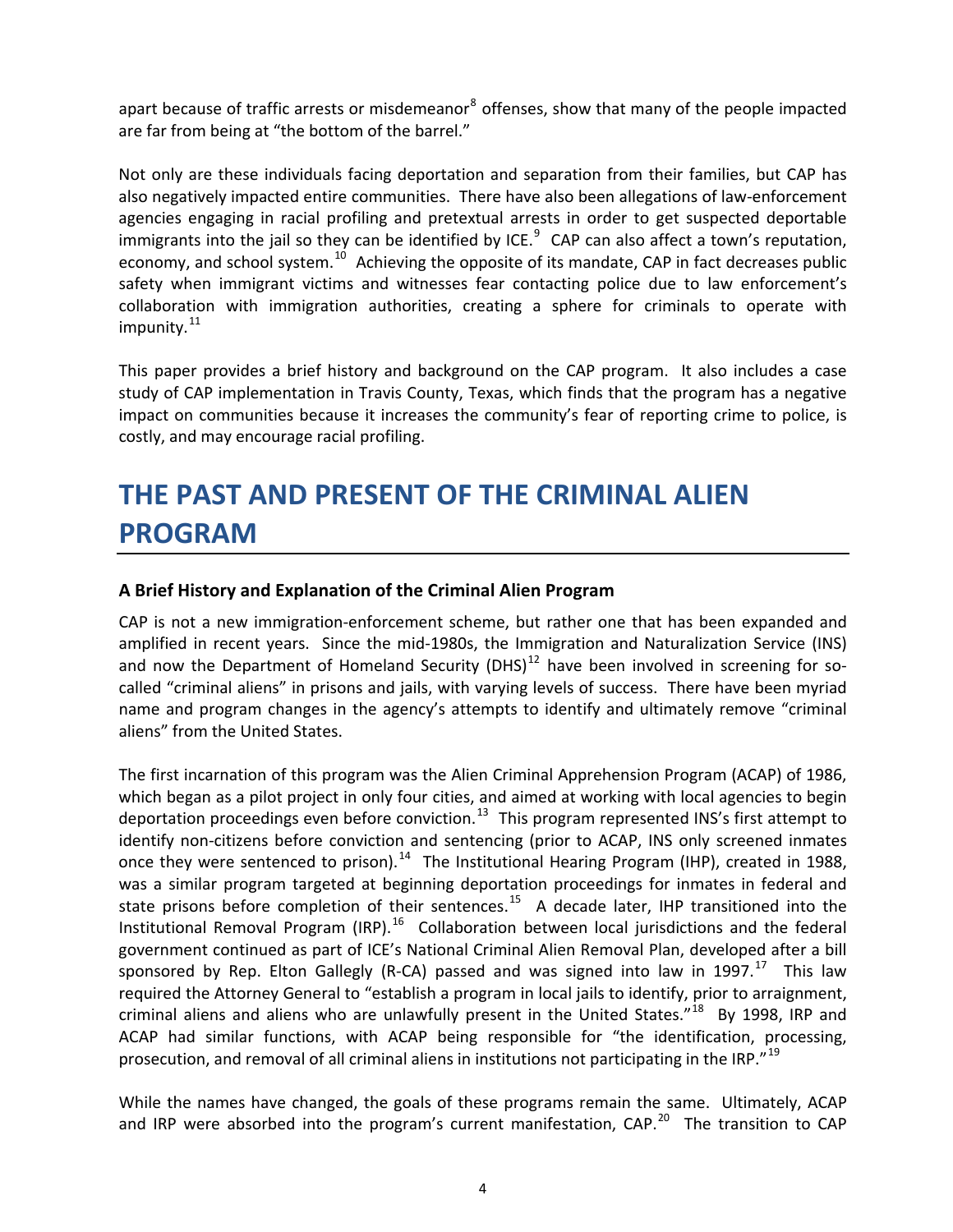<span id="page-5-0"></span>began sometime in Fiscal Year (FY) 2005, but was not under the complete control and supervision of ICE's Office of Detention and Removals (DRO) until June 2007. $^{21}$  $^{21}$  $^{21}$  Data from Travis County, Texas, confirm that ICE increased its presence in local jails soon after the consolidation.<sup>[22](#page-19-0)</sup>

Over the last several years, the federal government has turned to state and local law enforcement agencies to aid federal efforts to enforce immigration law. Today, CAP is one of fourteen federal/local law enforcement programs under the umbrella of ICE ACCESS (Agreements in Cooperation in Communities to Enhance Safety and Security).<sup>[23](#page-19-0)</sup> CAP is one of three "jail status check" programs, the others being the  $287(g)$  jail enforcement program and the Secure<br>Communities initiative.<sup>24</sup> These three programs use different means—technology, agent These three programs use different means—technology, agent interviews, or the cross-designation of local police to act as immigration agents—toward the same goal of screening inmates in jails and placing removable non‐citizens into deportation proceedings.[25](#page-19-0)

### **The Criminal Alien Program: Step‐by‐Step**

Participation in CAP means state and federal prisons, as well as local jails, share inmate information with ICE and allow ICE agents access to penal facilities in order to interview suspected deportable immigrants. This paper focuses on CAP in local jails rather than its impact on the prison system.<sup>[26](#page-19-0)</sup> The collaborative process may vary from jurisdiction to jurisdiction, but is essentially the same: local law enforcement provides ICE a list of arrestees, whereupon ICE agents interview those arrestees and place an immigration hold (known as a "detainer") on those who are suspected of being deportable. A detainer lets the jail know that ICE requests custody of an individual once local jurisdiction ends.

The operation of CAP varies among participants, with local law enforcement using a variety of methods for collaborating with ICE. For instance, in Texas, some jurisdictions have ICE agents located in the jails, while others allow telephone or video-conference, rather than in-person interviews with ICE.<sup>[27](#page-19-0)</sup> ICE telephone interviews are an emerging strategy. A survey of all 254 Texas counties shows that 62 percent of the 94 responding counties (both CAP and non‐CAP participants) allow ICE to conduct phone interviews at the county jail.<sup>[28](#page-19-0)</sup> Nearly 20 percent of responding counties stated that the use of telephone interviews has increased since 2006.<sup>[29](#page-19-0)</sup> Counties using telephone interviews have been extremely amenable to accommodating ICE: only two Texas counties reported restrictions in the hours that ICE could call, and did so only because they were short-staffed.<sup>[30](#page-19-0)</sup> The degree of access afforded ICE agents also varies by jurisdiction. In some counties, ICE may be given 24/7 access, while other localities limit ICE agents' access to the jail to certain hours or days of the week. Furthermore, the frequency with which local jurisdictions report to ICE may also vary.<sup>[31](#page-19-0)</sup>

The one constant among jurisdictions, however, is the use of detainers. Used as the main tool of "jail status check" programs like CAP and Secure Communities, a detainer is a request from ICE that the arresting agency notify ICE before it releases the suspected non‐citizen so that ICE has the opportunity to decide whether the individual should be transferred to ICE custody instead.<sup>[32](#page-19-0)</sup> The detainer power lasts 48 hours, which means that once local charges are complete (either through an adjudication of guilt or the dropping of charges), ICE agents have two days to take custody of the individual. Notably, this time period excludes weekends and holidays, which means the time count runs only on business days.<sup>[33](#page-19-0)</sup> However, ICE does not always assume custody within the allotted time. Inmates sometimes slip through the cracks. There have been incidents in which ICE has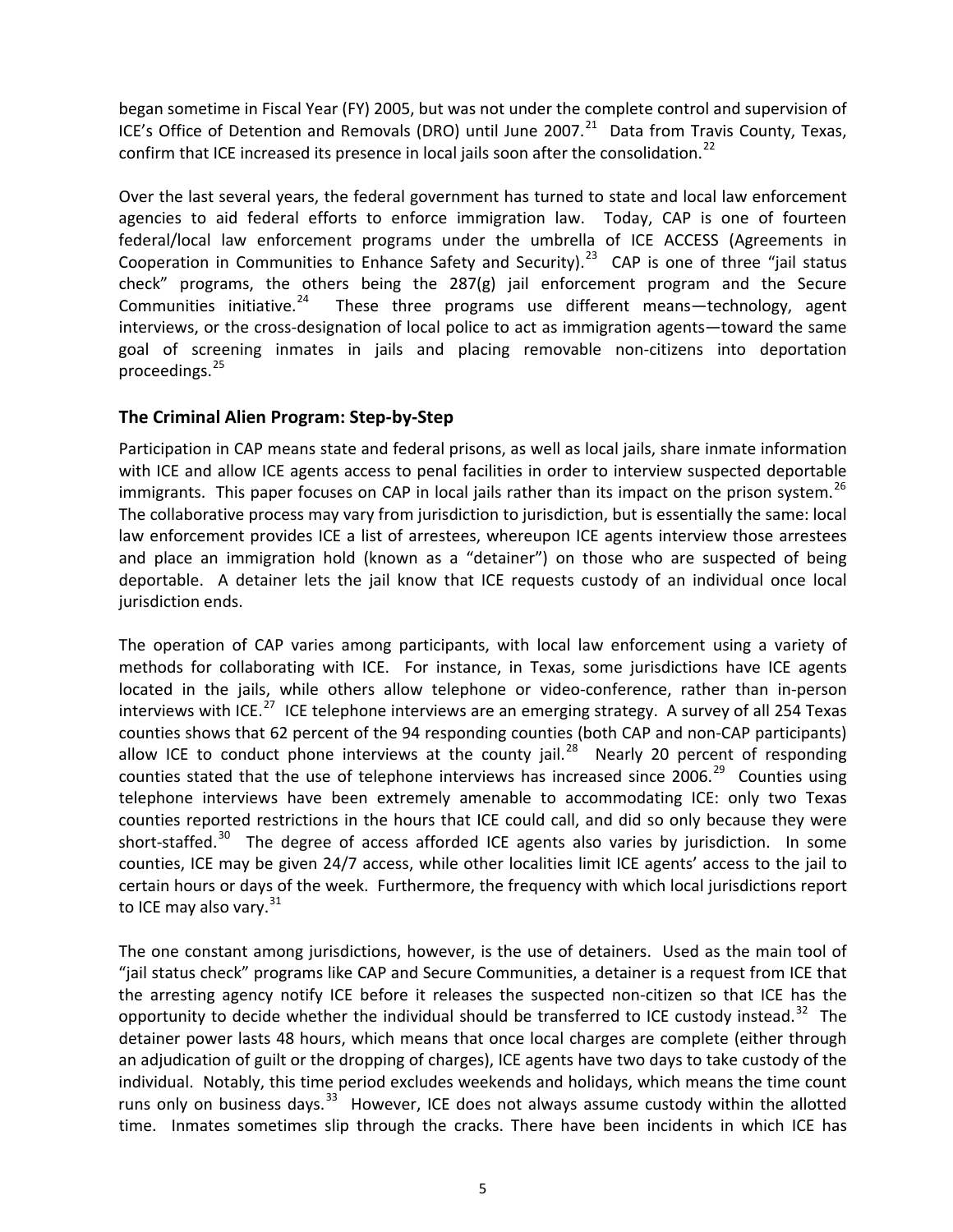<span id="page-6-0"></span>neglected to pick up inmates held solely on detainer power, and they languished in jail for *three* months without recourse.<sup>[34](#page-19-0)</sup> The placement of a detainer also means that an individual may not be released on bond into the community during the pre-trial period, thereby increasing lengths of incarceration and making it harder for arrestees to prepare their criminal defenses. $35$ 

### **Existence and Extent of the Criminal Alien Program**

Today, CAP is active in all state and federal prisons, as well as more than 300 local jails throughout the country.<sup>[36](#page-19-0)</sup> ICE DRO has a presence in all federal and state prisons, where it screens foreign-born inmates.<sup>[37](#page-19-0)</sup> Not all inmates are screened at every institution, however. ICE only has "100 percent screening" at a number of designated "Tier 1" and "Tier 2" prisons, which reflects the inmate populations that pose the highest risk to public safety and national security, according to an ICE assessment. $38$  In contrast to prisons, ICE presence in local jails is weak—only ten percent of local jails have "full coverage" screening.<sup>[39](#page-20-0)</sup> Yet ICE plans to expand its operations in order to have a presence in all U.S. jails and booking locations by  $2013.<sup>40</sup>$  $2013.<sup>40</sup>$  $2013.<sup>40</sup>$ 

ICE identifies an increasing number of immigrants in prisons and jails every year. CAP is the program responsible for the largest number of "alien apprehensions," according to a recent DHS report. $41$  In fact, 48 percent of all deportable immigrants identified by ICE in FY 2009 were apprehended through CAP—more than the 287(g) program, Fugitive Operations, and the Office of Field Operations combined.<sup>[42](#page-20-0)</sup> In FY 2006, ICE charged 67,000 "aliens" through the CAP program, a figure that more than doubled the following fiscal year to  $164,000$ .<sup>[43](#page-20-0)</sup> In FY 2008, CAP agents charged 221,000 non-citizens.<sup>[44](#page-20-0)</sup> CAP has been expanding annually, with ICE requesting nearly \$200 million for CAP in FY 2010<sup>[45](#page-20-0)</sup>—nearly \$50 million more than it had a mere four years prior.<sup>[46](#page-20-0)</sup>

Despite its long history and widespread reach, CAP is not a well-known program and confusion exists—even among counties themselves—as to what participation in CAP entails. For instance, ICE claims that a majority of Texas counties participate in  $CAP.<sup>47</sup>$  $CAP.<sup>47</sup>$  $CAP.<sup>47</sup>$  However, in a survey of all 254 Texas counties, only 16 percent of 94 responding counties claimed to participate in the program, while 84 percent of respondents said that they collaborated with ICE in some way.<sup>[48](#page-20-0)</sup> This shows that counties themselves are unaware of whether or not they are participants in the program.

This lack of information may mean that counties are silently acquiescing to a program they know little about and may be ignorant of the program's consequences. For instance, one major consequence of local collaboration with ICE is the increased number of detainers placed on inmates, which leads to substantially longer jail times for those inmates.<sup>[49](#page-20-0)</sup> Participation in jail status check programs is voluntary, and localities are not required to actively collaborate with ICE and grant them unfettered access to all arrested persons.<sup>50</sup>

### **THE IMPACT OF THE CRIMINAL ALIEN PROGRAM**

### **The Case of Travis County, Texas**

The Travis County Sheriff's Office (TCSO) first began a relationship with federal immigration authorities in 1993, when it entered into an intergovernmental service agreement with INS.<sup>[51](#page-20-0)</sup> TCSO signed another agreement with INS in 1999, the purpose of which was to "identify and, where appropriate, deport aliens detained at the Travis County Jail."<sup>[52](#page-20-0)</sup> The agreement stipulated the use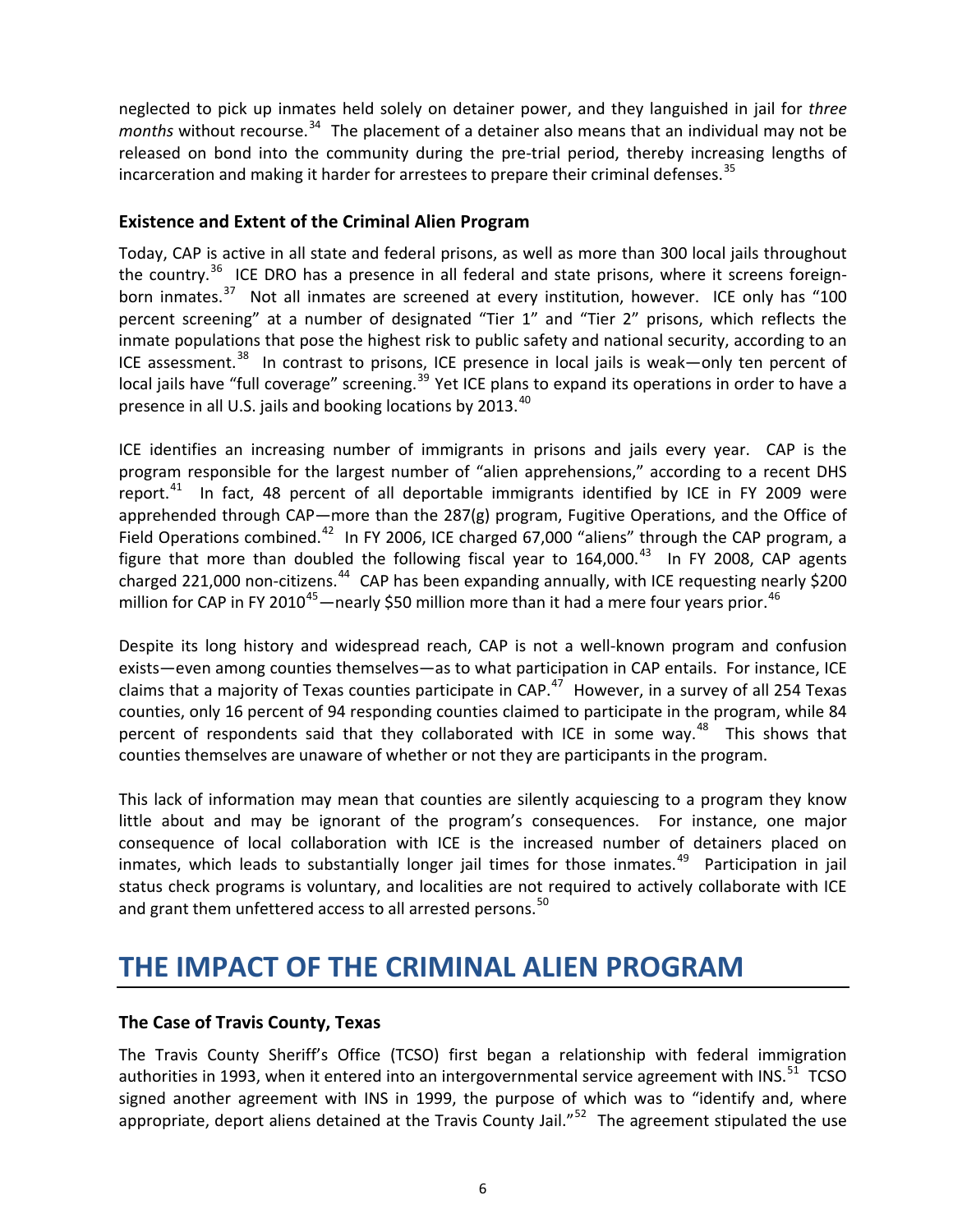<span id="page-7-0"></span>of "enforcement tools," such as video‐conferencing, and use of the INS Law Enforcement Support Center to achieve its objectives.<sup>[53](#page-20-0)</sup>

However, ICE agents began spending more time in the Travis County Jail in late 2007.<sup>[54](#page-20-0)</sup> Travis County Sheriff Greg Hamilton supported this change, announcing in January 2008 that TCSO would be granting ICE permanent office space in the jail.<sup>[55](#page-20-0)</sup> The Sheriff further announced that ICE would be present in the jail 24 hours a day, seven days a week.<sup>[56](#page-20-0)</sup> This announcement resulted in an outcry from many members of the community. Attorneys, civic organizations, and immigrant community groups worried that "increased enforcement could divide families in instances where a parent has U.S.‐born children and [would] affect the willingness of undocumented immigrants to work with local law enforcement officials to report and help solve crimes," for fear of deportation.<sup>[57](#page-20-0)</sup>

These concerns led community members to speak out at several town hall forums, a hearing before the Commissioners' Court, and public demonstrations.<sup>[58](#page-20-0)</sup> Meanwhile, Sheriff Hamilton claimed there was no new policy in effect, merely a continuation of existing practice.<sup>[59](#page-20-0)</sup> However, the Sheriff neglected to address the issues that sparked the debate: the increasing costs of the program, the negative impact on public safety, and the specter of racial profiling. Faced with growing opposition, TCSO did not create a formal office space for ICE. However, TCSO continues to participate actively in CAP and allows ICE unrestricted access to Travis County Jail.

As part of TCSO participation in CAP, the Sheriff's Office sends a list of foreign-born inmates to ICE daily.<sup>[60](#page-20-0)</sup> These data are collected as part of the inmate booking process in which all arrestees are asked their place of birth—a question that is self-reported and not verified or vetted by staff. $61$ According to the Sheriff, these data are gathered in order to comply with the Vienna Convention on Consular Relations which gives those incarcerated or detained the right to speak with or meet with their consular officials.<sup>[62](#page-20-0)</sup> This appears to be a misinterpretation of the Convention, which was meant to protect foreign nationals facing prosecution in the United States by giving them a right to contact their consulate. Rather, the Sheriff is using the Convention to facilitate the deportation of non-citizens.<sup>[63](#page-20-0)</sup>

ICE agents are granted unfettered access to the jail 24 hours a day, seven days a week, in order to interview inmates to determine legal status. Once the status determination is made, ICE places detainers on individuals it has identified as "removable." In June 2009, ICE implemented the Secure Communities initiative in the Travis County Jail.<sup>[64](#page-20-0)</sup> This program is a technologically intensive counterpart to the CAP program.<sup>[65](#page-20-0)</sup>

### **The Unintended Consequences of Detainers**

The detainer is an instrument that flags an inmate as a deportable non‐citizen, but it is more than a mere administrative tool. Detainers tend to have unforeseen repercussions that negatively impact detained immigrants as well as the community as a whole. One important, yet commonly overlooked, result of detainers is that once an individual is identified as potentially deportable, courts are less likely to release him or her on bail.<sup>[66](#page-20-0)</sup> In Texas, arrested persons who are jailed can return to their communities before trial if they pay a bond to the court—or they may be released on their own recognizance, in which case they do not have to pay any money, but are released on a personal bond. In Travis County, Pre-Trial Services interviews inmates to determine whom it will recommend for a personal bond. However, they will not consider a person with an ICE detainer for this type of bond, which makes it much more difficult to secure release.<sup>[67](#page-20-0)</sup> Similarly, judges rarely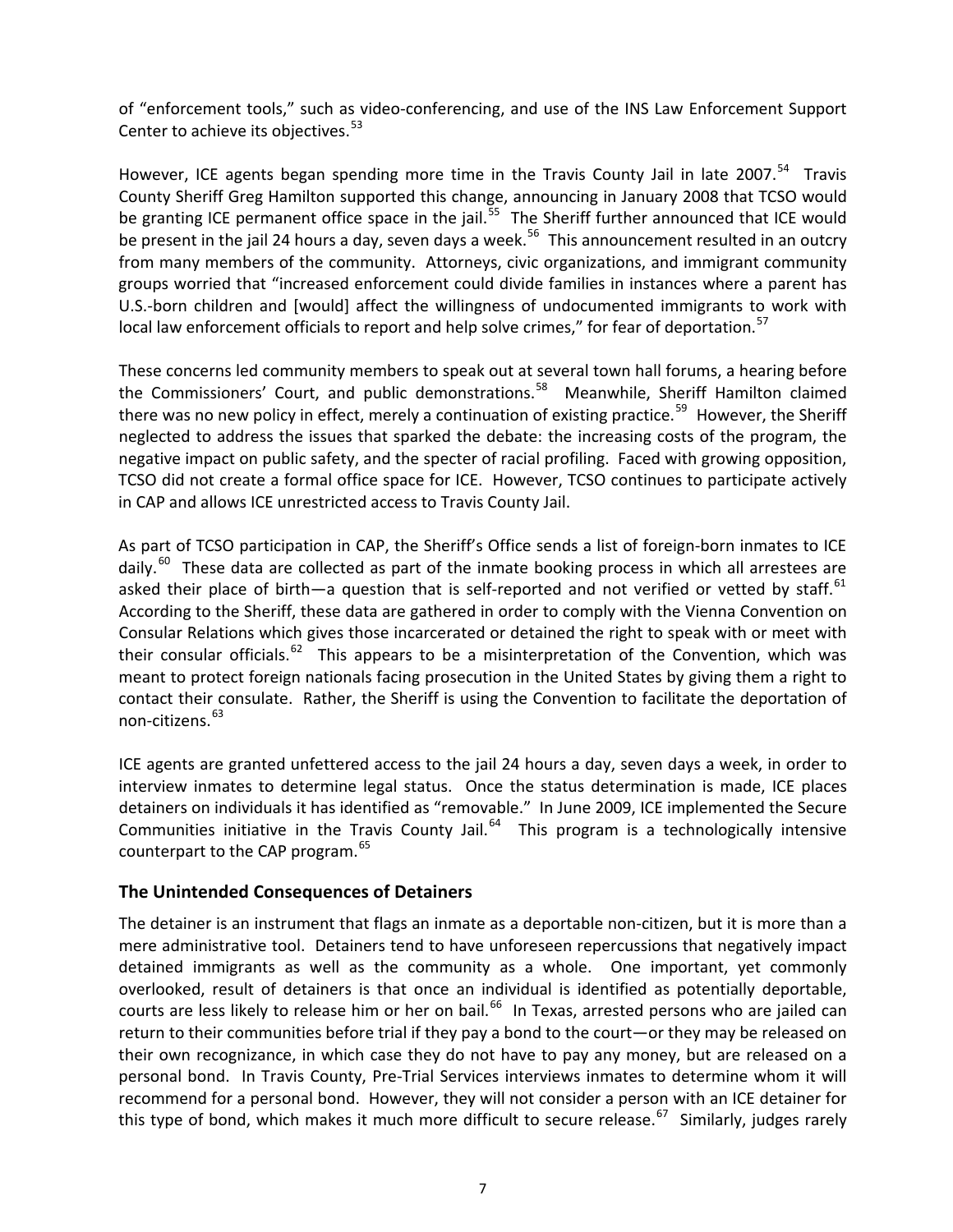<span id="page-8-0"></span>grant surety bonds, whereby arrestees must pay money to the court to be released, to inmates with a detainer because it merely results in a transfer to ICE custody—not freedom. In those rare situations in which bail is granted, an individual may not have the resources to pay it.

This lack of pre-trial bail results in longer jail incarceration times and places suspected deportable immigrants at a radical disadvantage in trying to prepare their defense cases for trial.<sup>[68](#page-20-0)</sup> Thev are held longer than their U.S.-citizen counterparts, making it more difficult to keep their jobs, make money to cover legal expenses, or meet with their attorneys. Despite these consequences, detainers are subject to widespread use. They are placed on anyone in jail who is deportable, regardless of the seriousness of the offense and without regard to innocence or guilt.

Immigrants placed under detainer are transferred to immigration custody once local jurisdiction ends: when charges have been disposed of through a finding of guilt or innocence; charges are dropped; bail is secured; or a convicted individual has served out his or her sentence. In any and all of these situations, once an individual is transferred to ICE custody, he or she is placed into immigration detention while the deportation case is pending. In cases where ICE has an agreement with the jail, the individual may remain in the same physical facility, but custody is transferred from the local authorities to ICE. Deportable immigrants who are placed under detainer—whether they are legal permanent residents or undocumented immigrants—are all immediately transferred to ICE detention from the local jail.

Once in ICE custody, an individual may be eligible for an immigration bond (distinct from a criminal bond) which grants the detainee<sup>[69](#page-20-0)</sup> freedom while his or her immigration case is pending. Posting bond entails filing the appropriate forms and paying a sum of money to ICE, which varies greatly, but may be tens of thousands of dollars.<sup>[70](#page-20-0)</sup> If the individual is ineligible for—or unable to pay immigration bond, he or she is kept in ICE custody until deportation or the granting of authorized permission to stay in the United States. The detainer process means that rare individuals who are able to secure criminal bond must pay another bond—this time to ICE—before they can be returned to their communities and their lives. For detainees who remain in this second round of incarceration, it is even more difficult to secure legal counsel and prepare their immigration cases.

### **Problems with Prioritization**

DHS purports to focus its "jail status check" programs on immigrants with serious criminal backgrounds. According to DHS, "The [CAP] program ensures the safety of our citizens as well as the national security of the United States by removing *dangerous, often recidivist, criminal aliens* before they engage in additional criminal activity."<sup>[71](#page-20-0)</sup> However, data from Travis County show the opposite: CAP targets immigrants with a broad range of criminal histories. Any person arrested in Travis County is booked into jail with his or her personal information collected and shared with ICE. This process occurs regardless of the charge against the arrestee—whether it is a misdemeanor, a traffic offense, or even if the person is a victim of or witness to a crime. For instance, police may arrest victims or witnesses in situations in which the identity of the perpetrator is unclear, such as domestic violence cases in which a victim fights back in self‐defense and is arrested.

Furthermore, jail status check programs may incentivize the pre-textual arrests of those who look like immigrants. For instance, in a traffic offense situation, a police officer may decide to arrest a person of Hispanic descent rather than merely issue a citation in order to check immigration status upon booking. A recent study of arrest data in Irving, Texas, confirms this suspicion, finding that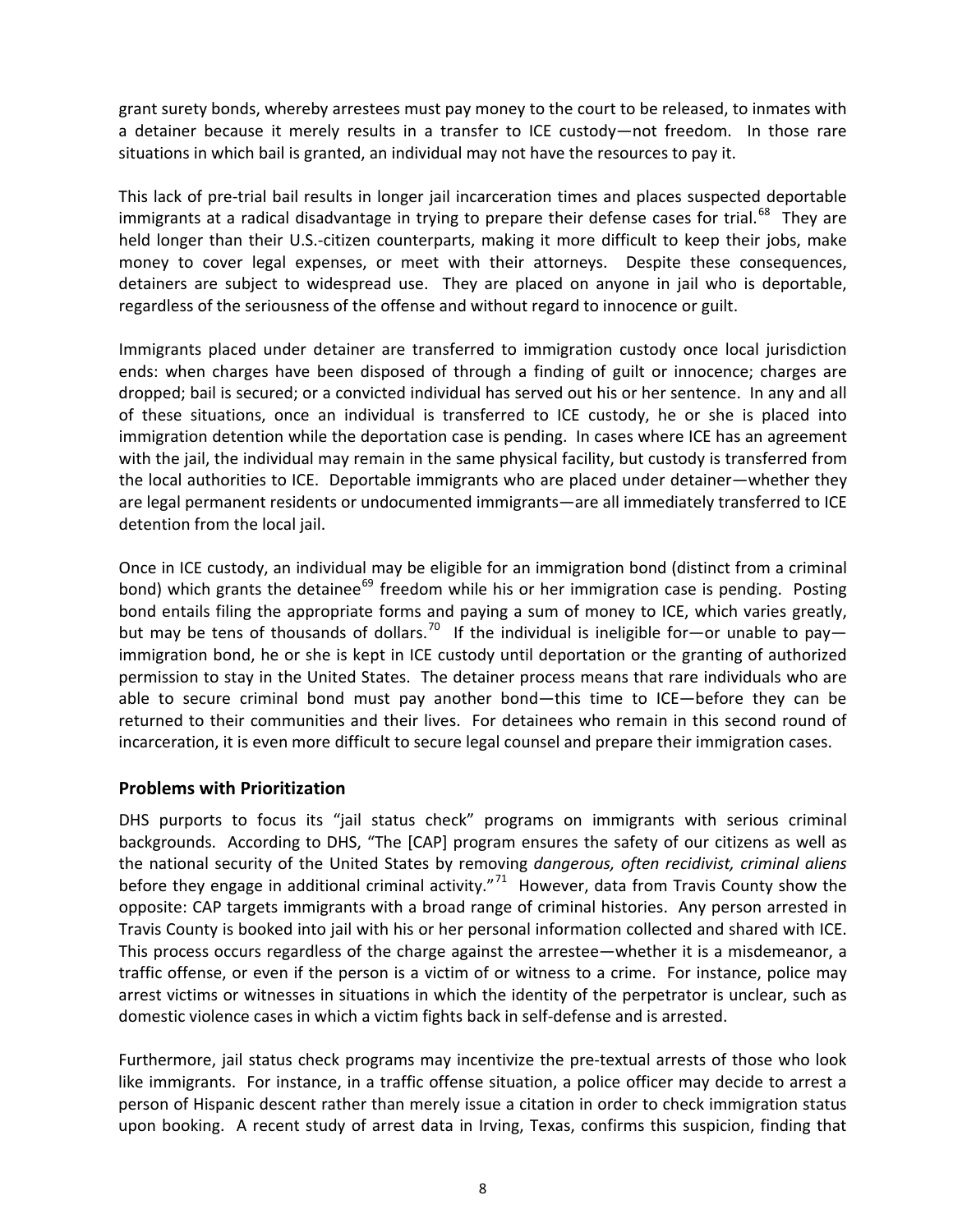local police engaged in racial profiling by arresting Latinos in order to check their immigration status through CAP.<sup>[72](#page-20-0)</sup>

Contrary to public perceptions, CAP does not only identify undocumented immigrants. Recent legislative changes have made legal permanent residents and other legal visa holders who have not yet gained U.S. citizenship deportable for minor violations and misdemeanors.<sup>[73](#page-20-0)</sup> Furthermore, non-citizens may even be deported retroactively for past criminal convictions.<sup>[74](#page-20-0)</sup> In other words, an individual arrested for a current traffic violation may be deported based on a prior crime, even when that act was not a deportable offense at the time committed, and regardless of the individual's rehabilitation or time served. This means that a growing number of legal and undocumented immigrants are identified and deported annually.

Recent statistics from DHS show that a large percentage of immigrants apprehended under CAP are, in fact, not criminals at all. An October 2009 DHS report shows that 57 percent of immigrants identified through the CAP program in FY 2009 had no criminal convictions, up from 53 percent in FY 2008.<sup>[75](#page-21-0)</sup> These data prove that the majority of people swept up under CAP are not serious threats to the safety of our communities. Data from Texas show that a large percentage of those "criminals" placed under detainer are, in fact, low‐level offenders.

In Travis County, a majority of immigrants placed under detainer were arrested for a misdemeanor as their most serious charge. In 2008, 58 percent of the detainers were placed on those charged with misdemeanors—up from 38 percent in 2007 and 34 percent in 2006 {Figure 1}.<sup>[76](#page-21-0)</sup>



**Figure 1:** *Percentage of Detainers Made Up of Misdemeanants in Travis County*

Data from Irving, Texas (a suburb of Dallas) corroborate the Travis County experience. In the first year of CAP implementation, in 2006‐2007, 12.5 percent of all charges were for the traffic offenses of driving without a license or driving with an invalid or suspended license, according to a local newspaper.<sup>[77](#page-21-0)</sup> A recent study by the Warren Institute assessing the arrest data from Irving finds that 98 percent of all arrestees placed under detainer in 2007 had been arrested for misdemeanor offenses.[78](#page-21-0)

This paper finds that the absolute number of those arrested for misdemeanors and placed under detainer has increased in Travis County. In Texas, "Class C" misdemeanors are the lowest level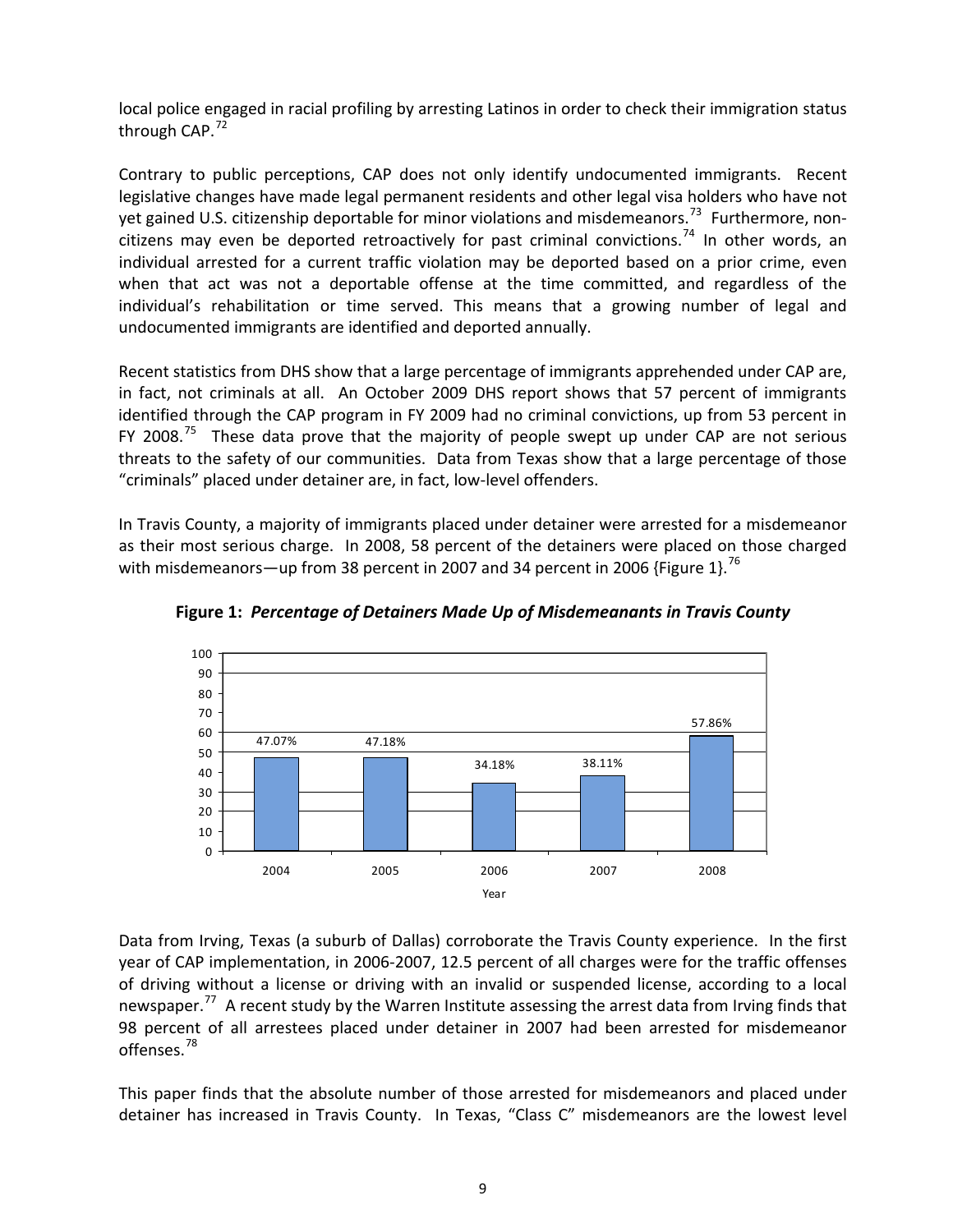misdemeanor, punishable by a maximum \$500 fine.<sup>[79](#page-21-0)</sup> In other words, these offenses are not punishable by jail time. While there seemed to be a decreasing trend from 2004 to 2006 in the number of detainers placed on Class C misdemeanants, this changed drastically when ICE began its permanent presence in the jail. By 2008, there were 145 people placed under detainer charged with a Class C misdemeanor as their highest level charge {Figure 2}. However, this analysis undercounts the number of people who are arrested for Class C misdemeanors because it does not take into account people like Sylvia and Ernesto, who are arrested and later charged with higher level "status crimes"—such as carrying false documents. This type of crime is inextricably linked to immigration status, and is a product of being undocumented in the United States.



**Figure 2:** *Number of Detainers Lodged on Class C Offenders in Travis County, By Year*

Community leaders are concerned that CAP sweeps up low-level offenders, as well as individuals with some type of legal status. The Texas Civil Rights Project, for example, has cited concerns for those arrested on minor charges and victims of domestic violence, fearing that "ICE presence will adversely affect abused immigrant women and people with petty charges, such as misdemeanor traffic violations (speeding, not producing a driver's license, etc.)."<sup>[80](#page-21-0)</sup> Denise Gilman, Clinical Professor at The University of Texas School of Law's Immigration Clinic, brings the perspective of immigration practice to bear. She has found that a widely cast net means that people with legal status, or those eligible to adjust their status, now face greater hurdles:

Clients have ended up in removal proceeding because they were picked up on very minor charges [by police] and then transferred to ICE custody. Fortunately, those clients have generally been eligible for relief from removal, but that just demonstrates the problem… these are individuals who are eligible and working for their green cards, but any minor brush with the law lands them in a much more adversarial process in immigration court and lands them in detention for some time.<sup>[81](#page-21-0)</sup>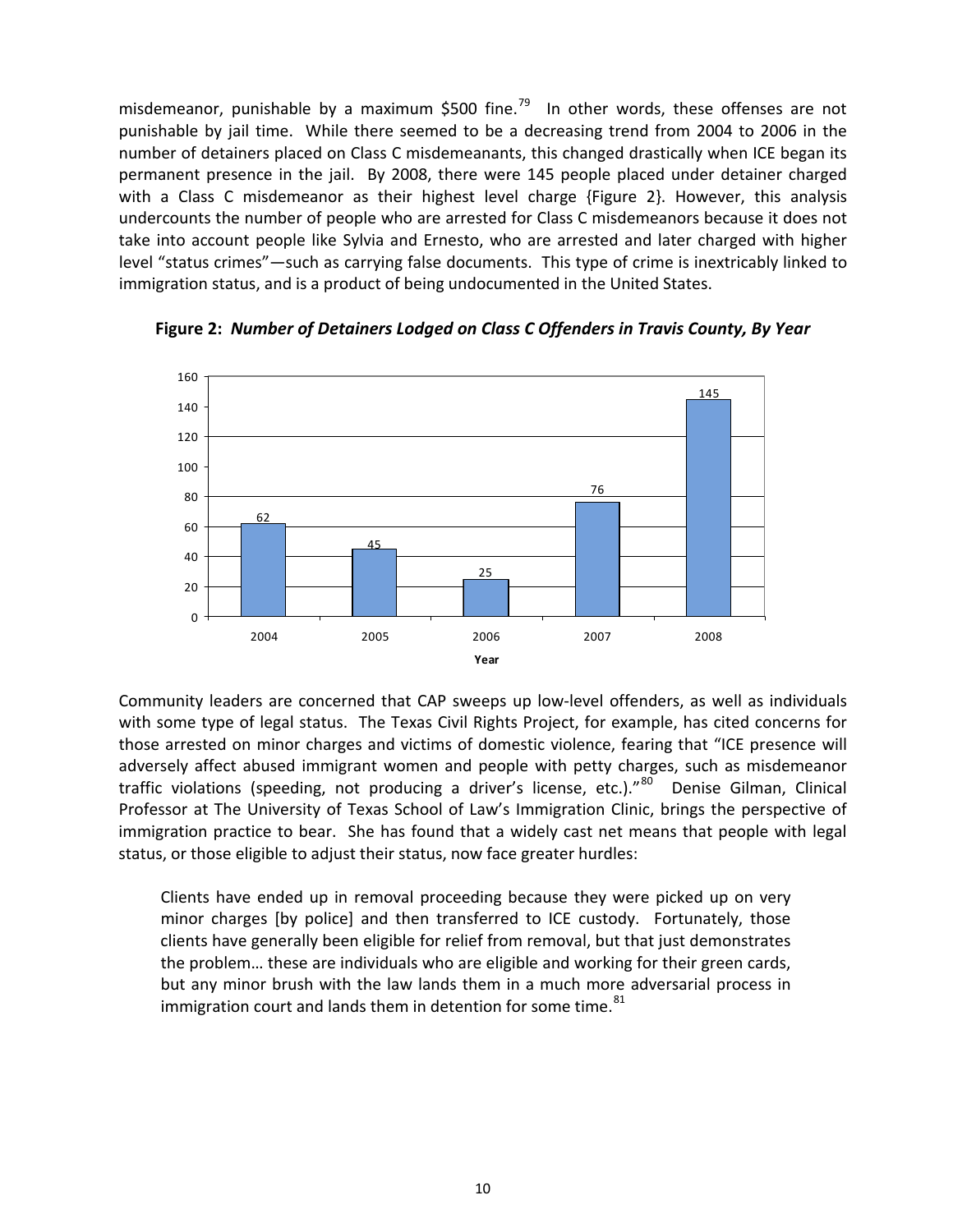### <span id="page-11-0"></span>**The Rising Number of Detainers in Travis County**

The point at which ICE presence in Travis County Jail increased is easily recognizable by the sudden rise in the number of detainers lodged. As of September 2007, there has been a sustained and dramatic rise in detainers, which has serious unintended consequences on the criminal justice system in Travis County. Immigration detainers lead to longer jail stays because inmates are not released on pre‐trial bond, leading to increased costs and overcrowded jails.

From the time ICE increased its presence in September 2007 to the end of that year, there were more detainers placed than in the previous eight months of the year. The final four months of 2007 showed a 152 percent increase over the last third of 2006. Compared to the annual total for 2006, 2007 saw a 70 percent increase in the number of detainers. This pattern of growth continued in 2008, resulting in a 119 percent increase in detainers over 2007 {Figure 3}. This percentage translates to 2,062 individuals placed under detainer—the highest number in the eight years of data reviewed {Figure 4}.



**Figure 3:** *Percent Change in Number of Detainers Lodged in Travis County, By Year*

The total number of detainers in 2008 surpassed the second highest annual total from 2002 by 750 detainers; this difference represents more than the *total number* of detainers placed in *all of 2006*. This trend of increasing detainers is not unique to Travis County.<sup>[82](#page-21-0)</sup> In El Paso County,<sup>[83](#page-21-0)</sup> for example, the number of detainers sextupled in one year from 47 in 2007 to 286 in 2008. In Harris County (Houston), <sup>[84](#page-21-0)</sup> detainers more than tripled from 2006 to 2007, and nearly doubled again in 2008  ${Table 1}$ .  $85$ 

| Table 1: Increase in Detainers Lodged in Texas Counties, 2006-2008 |                    |                    |                       |                                   |  |  |
|--------------------------------------------------------------------|--------------------|--------------------|-----------------------|-----------------------------------|--|--|
|                                                                    | 2006               | 2007               | 2008                  | % Change '06-'08                  |  |  |
| Travis (Austin)<br>Harris (Houston)<br>El Paso                     | 553<br>1,437<br>39 | 942<br>4.963<br>47 | 2,062<br>9.109<br>286 | $+272.88$<br>+533.89<br>$+633.33$ |  |  |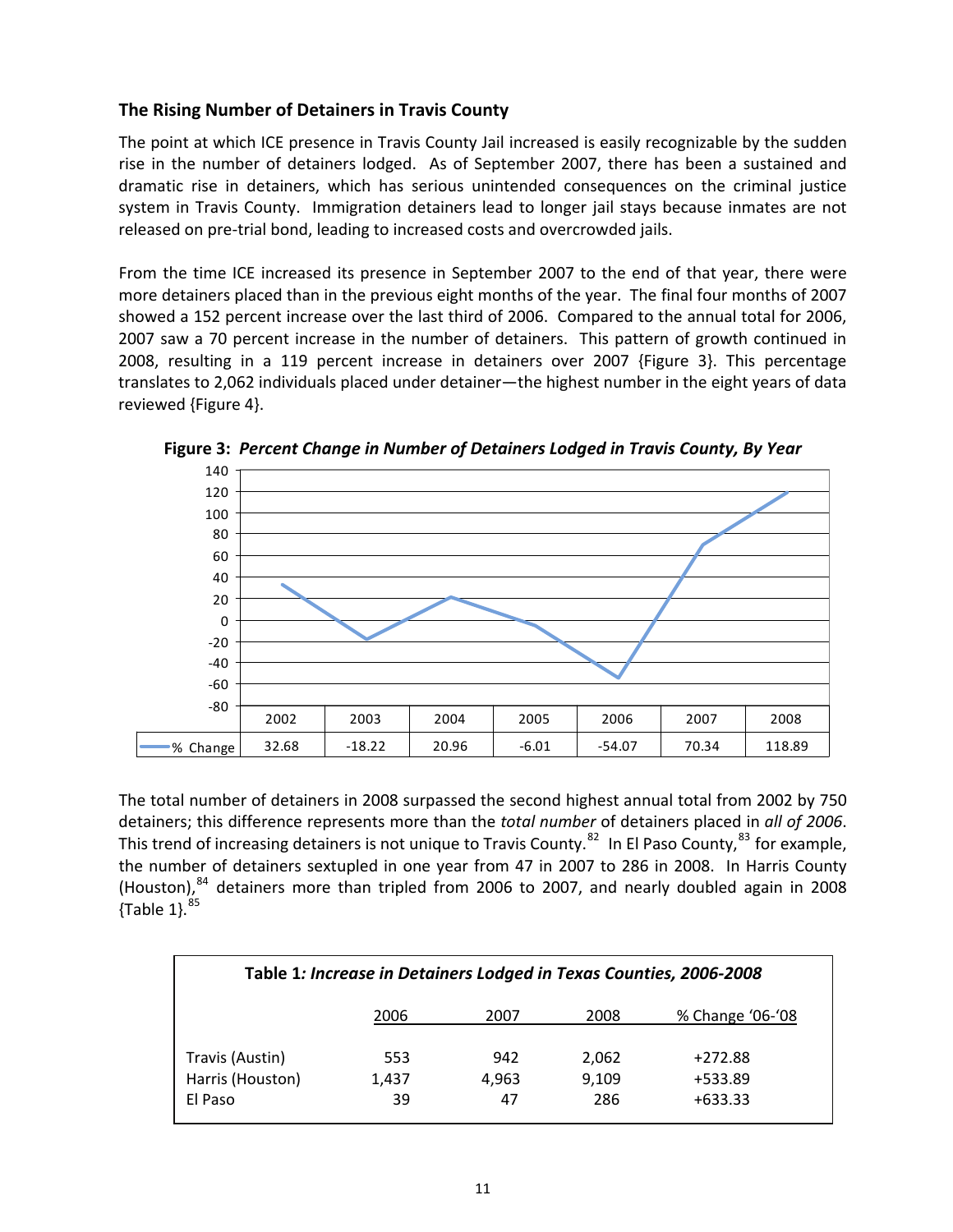



The increased number of detainers means that a penal institution faces an increased number of total jail days. Arrestees placed under detainer have substantially longer jail stays than inmates without detainers—not only because they are held for up to 48 hours after local charges have been disposed of, but because ICE‐detainer inmates are unlikely to receive bail while awaiting trial. This means that they stay in jail for the duration of the pre-trial period, while similarly situated U.S. citizens would be released on bond.<sup>[86](#page-21-0)</sup> A four-year comparative analysis shows that inmates under detainer have consistently stayed for longer periods than the general population. This holds true across all crime classes in Travis County, with the exception of Class C offenses. From 2004 through 2007, the average lengths of stay for the general population have varied from 22 to 26 days, while the detainer population has consistently been held three times longer—from 65 to 76 days {Figure 5}.



**Figure 5:** *Average Length Stay for ICE and Non‐ICE inmates in Travis County, 2007*

**Offense Type**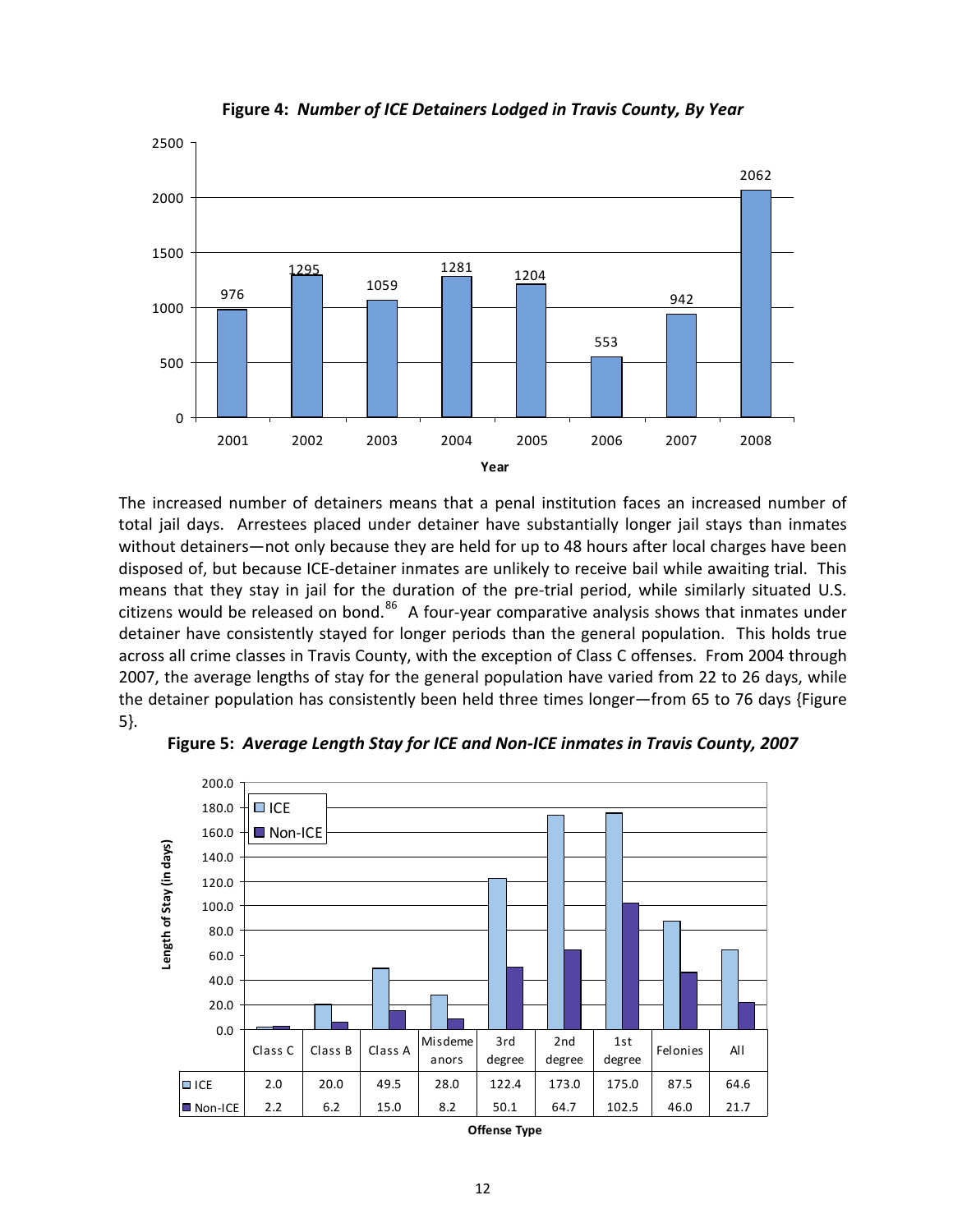<span id="page-13-0"></span>These data are especially worrisome since misdemeanants with detainers stayed, on average, three‐and‐a‐half times longer than non‐detainer inmates in 2007. The impact is greater for inmates charged with felonies since felons tend toward longer incarceration times. Even so, detainer inmates stayed nearly twice as long, on average, as non-detainer felons. Inmates charged with a first-degree felony stayed an average of 103 days, while ICE-detainer inmates on the same charge stayed an average of 175 days. As an increasing number of individuals are placed under detainer, an ever-growing number of inmate days are being logged. In 2008, the number of detainers more than doubled from the number of detainers at the beginning of the decade<sup>[87](#page-21-0)</sup>—resulting in a growing number of inmate jail days, which is costly to the county.

### **The High Cost of Incarcerating Non‐Citizens**

As more and more people are being detained for longer periods, taxpayers will see more of their crime‐fighting resources spent on detaining immigrants. The extensive use of ICE detainers means that inmates are facing longer incarceration stays, each day of which costs the county money. While the federal government reimburses county jails for some of the costs of holding "criminal aliens"—through the Department of Justice's State Criminal Alien Assistance Program (SCAAP) and through local contracts with DHS—these payments are insufficient to cover all costs.<sup>[88](#page-21-0)</sup> SCAAP covers correctional officer salary costs only and places restrictions on the types of inmates it will credit.<sup>[89](#page-21-0)</sup> Likewise, the reimbursements from DHS do not cover the full costs of detainers. DHS reimburses only for the amount of time inmates are incarcerated after local charges have been disposed of. $90$ 

A look at the payments received as compared to the costs of housing ICE detainers may shed some light on the costs. Travis County received a total of \$1,257,093 in reimbursements for housing immigrants in FY 2008 (July 1, 2006 to June 30, 2007).<sup>[91](#page-21-0)</sup> In this same period, Travis County spent \$2,570,955 housing inmates with detainers. This is based on the total incarceration days for inmates with ICE detainers (42,432) at a per diem cost of \$60.59, calculated from incarceration personnel salaries. $92$  After subtracting the total costs of incarcerating ICE inmates by the reimbursements received from the federal government, this study finds that the postreimbursement cost of housing ICE detainer inmates in FY 2008 was \$1,313,862 {Table 2}. Travis County is spending more money incarcerating immigrants than it is receiving. This is not because immigrants commit more crime (several studies have shown that they do not), but because the lengths of stay resulting from detainers increase the cost of housing. $93$ 

|  |  |  |  |  |  |  | Table 2: FY2008 Cost of Housing ICE Detainers <sup>94</sup> |  |
|--|--|--|--|--|--|--|-------------------------------------------------------------|--|
|--|--|--|--|--|--|--|-------------------------------------------------------------|--|

| Cost of housing          | \$2,570,955    |  |  |  |
|--------------------------|----------------|--|--|--|
| SCAAP Reimbursements     | \$ (1,239,273) |  |  |  |
| <b>Contract Payments</b> | \$ (17,820)    |  |  |  |
| <b>Total Cost</b>        | \$1,313,862    |  |  |  |

Another problem resulting from the total lengths of stay for ICE detainers, which grows annually as the number of detainers lodged increases, is the problem of overcrowding. While this paper does not assert that ICE detainers are the primary cause of overcrowding, the increase in detention days is one factor that contributes to the pressures on jail housing. When more people are held within an institution than are being released, overcrowding is exacerbated. There are two main causes of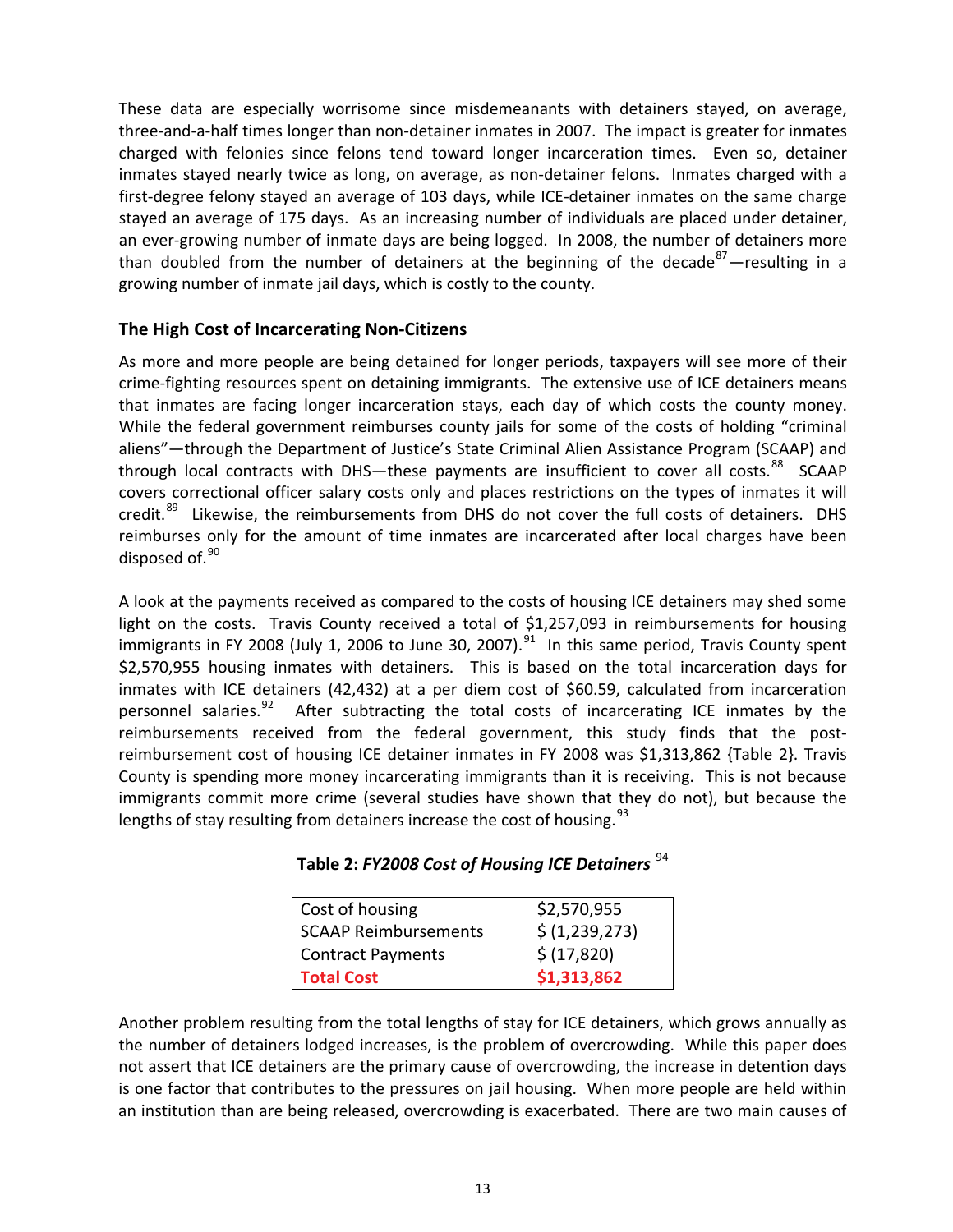<span id="page-14-0"></span>overcrowding: increased admissions and increased lengths of stay. The use of detainers dramatically increases the lengths of stay for arrestees. The Pew Center has found that "even the smallest modifications can yield a marked slowdown—or acceleration—in population growth."<sup>[95](#page-21-0)</sup> This is particularly troubling since the Texas county jail system already faces overcrowding problems.

Travis County suffered perennial crowding from 1993 through 2001 to the extent that the Texas Commission on Jail Standards cited the county for "consistent overcrowding."<sup>[96](#page-21-0)</sup> Overcrowding remained a problem in 2001, and was also a major concern in 2005.<sup>[97](#page-21-0)</sup> Furthermore, Travis County is not alone in struggling with this problem. In 2005, the Harris County Jail was so overcrowded it had inmates sleeping on the floor,  $98$  and in 2008 the jail continued to have such extreme overcrowding that it had to contract out the care of nearly 2,000 inmates to Louisiana, yet was still 2,000 inmates over capacity.<sup>[99](#page-21-0)</sup> Bexar County (San Antonio) faced overcrowding problems in  $2007.<sup>100</sup>$  $2007.<sup>100</sup>$  $2007.<sup>100</sup>$  The length of stay of detainers is a significant factor increasing overall inmate days spent in jail. In this way, CAP puts pressure on Texas jails, which have seen systemic overcrowding over the last decade.

### **Impact on the Immigrant Community**

specifically target immigrant populations since wrongdoers know they can act with impunity in a community that is too afraid to call for help. Although ICE and TCSO have reiterated their concern for the immigrant community, the very essence of CAP belies their statements. An ICE spokesperson has said that the agency's goal is public safety, noting how "[m]any of the victims of criminal aliens are illegal aliens themselves... [o]ne of our highest priorities is to target aliens with criminal convictions who target those in their  $community." <sup>101</sup>$  $community." <sup>101</sup>$  $community." <sup>101</sup>$  However, ICE has not addressed issues relating to relations between local police and immigrant communities or the under-reporting of crime by immigrants, and has neglected vulnerable populations such as victims of domestic violence. A major concern is that, by collaborating with ICE, there will be a breakdown of community trust in the police force.<sup>[102](#page-21-0)</sup> When local police and immigration officials are perceived to be acting in tandem, immigrants hesitate to contact police due to fears of deportation. Because a large portion of the immigrant community lives in "mixed-status" families, legal immigrants and even U.S. citizens may be hesitant to collaborate with the police if they fear that an undocumented family member may be detected. This means crime goes unreported. Furthermore, this fear to report crime may lead criminals to

fear of ICE's collaboration with local law enforcement and the ICE presence in the Travis County Jail. Before calling police, the woman contacted PDL to make sure it was safe to do so. $^{103}$ Social service providers and community organizations in Austin have noted a climate change in the immigrant community, where police collaboration with ICE has chilled immigrant relations with police. For instance, *Proyecto Defensa Laboral* (PDL, Worker's Defense Project), a non‐profit worker center assisting low-wage workers who want to improve their working conditions, has received calls from its members afraid to contact police. After one female member's thirteen‐year‐ old daughter was sexually assaulted, she waited an entire weekend to report the incident due to

kidnapped…and the only witness is…an illegal immigrant, and they're afraid to come forward, do APD, like many other police departments across the country, has recognized the severe public safety consequences of local enforcement programs. Police Chief Art Acevedo puts forth this scenario when discussing the unintended consequences of such programs: "If your child was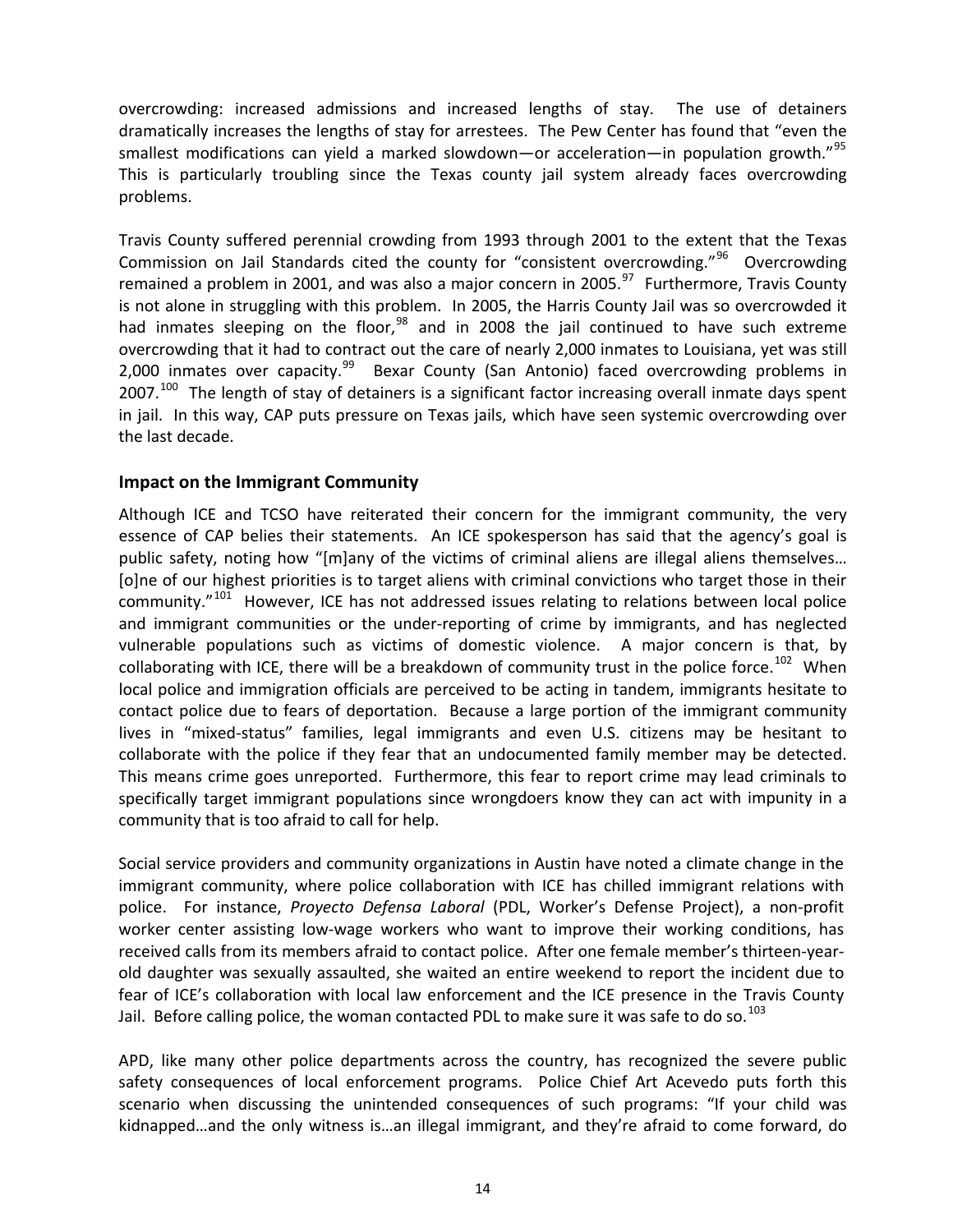you want to create that environment where your child is not rescued by law enforcement because we're not getting full cooperation from the community?"<sup>[104](#page-21-0)</sup>

Community advocates have been particularly concerned for immigrant victims of domestic violence. Domestic violence is of no small concern for Texas, where the Texas Council on Family Violence (TCFV) reports there were 189,401 documented incidents of family violence in 2007.<sup>[105](#page-21-0)</sup> However, this does not account for abuse that goes unreported by immigrants. For undocumented immigrants, the incidence of domestic violence is acute. Immigrants tend to face cultural and language difficulties as well as inconsistent perceptions of how the criminal justice system operates.<sup>[106](#page-22-0)</sup> Scholars have found that immigrant women face many hurdles in contacting police about their abusers—hurdles aggravated by police participation in local immigration‐enforcement initiatives.<sup>[107](#page-22-0)</sup> TCFV has held internal meetings on CAP, because they believe local enforcement is an issue that seriously affects the immigrant community, specifically victims of domestic violence.<sup>[108](#page-22-0)</sup>

Neither TCSO nor APD has a policy of affirmatively asking individuals about their immigration status.<sup>[109](#page-22-0)</sup> While this is an important step towards reducing fear in the immigrant community, it may not be sufficient to counter the fear created by working with ICE. Although APD has no agreement with ICE (unlike TCSO), all persons arrested in Austin pass through the Travis County Jail, where they may be identified and removed through the CAP program. This makes it difficult for APD to allay the community's fears.

Another concern is that victims and witnesses are sometimes arrested due to misunderstandings. For instance, if an officer cannot understand a Spanish speaker, he may not be able to tell the victim from the abuser—especially if the victim's self-defense wounds are visible on the perpetrator—and will arrest both parties.<sup>[110](#page-22-0)</sup> The Austin Immigrant Rights Coalition has documented several such incidents. In one case, a divorced couple had an argument and the woman called the police. Upon seeing scratch marks on the man's neck, the authorities arrested her. As a result, she was placed under detainer and then transferred to ICE custody. Because she was in detention, she missed a family court date.<sup>[111](#page-22-0)</sup>

Although TCSO has recognized the specific situation of immigrant victims of domestic violence, they have not sufficiently remedied the problem. One TCSO detective noted that "[w]hen a woman is afraid of deportation, usually that is something that the batterer has used to keep her in line or to try to keep her from calling law enforcement." $112$  Despite this recognition of the difficulty in getting immigrant women to come forward, there is no specific policy within TCSO to ensure that these women are not turned over to ICE. As the Texas Civil Rights Project has noted, "across the state…ICE agents do not pay attention to [the Violence Against Women Act (VAWA)] and routinely hold for deportation abused undocumented women, who actually qualify for VAWA protection, rather than releasing and referring them to organizations that could help them regularize their status. $113$  TCSO continues participation in CAP, which only worsens immigrants' fear of coming forward.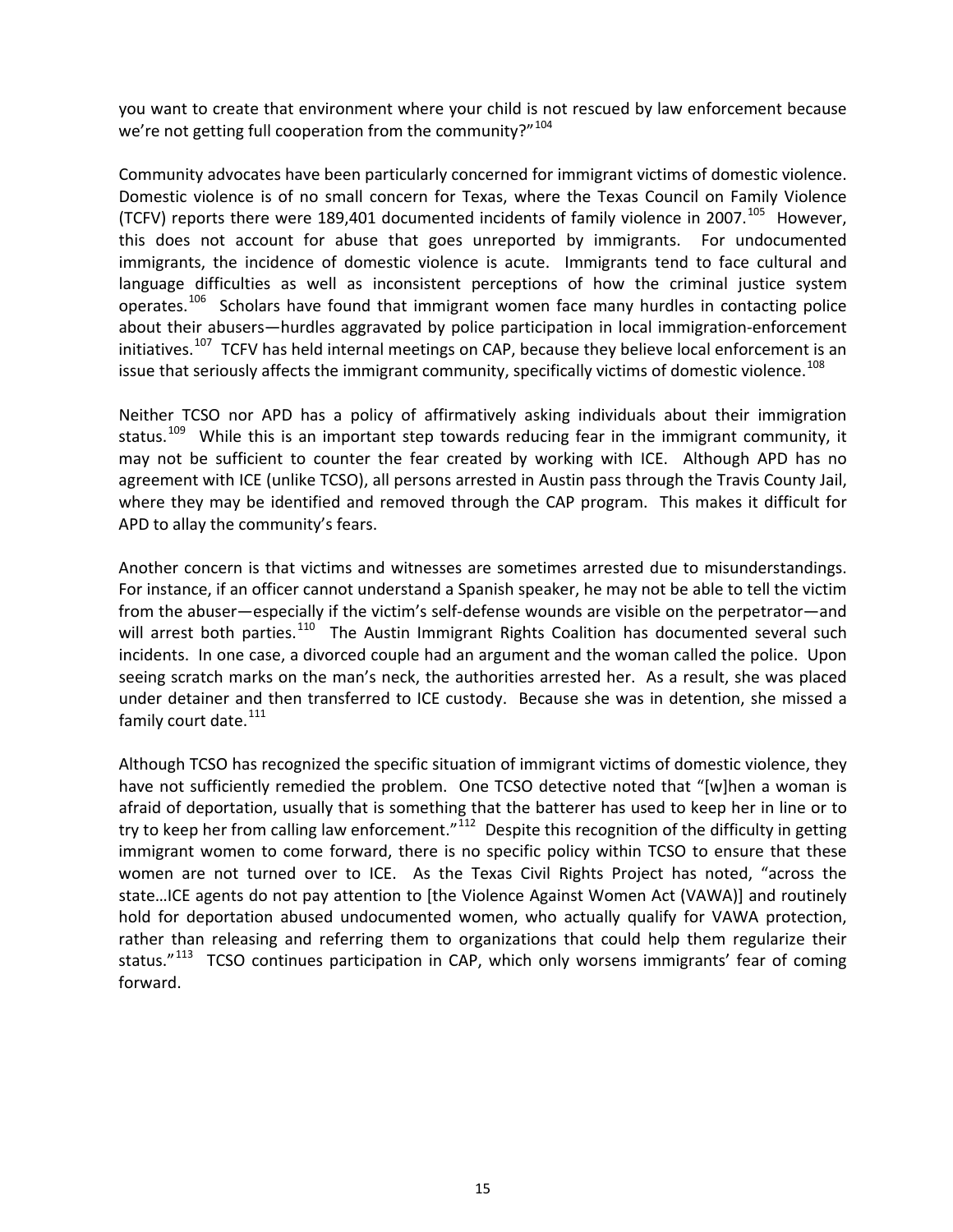### <span id="page-16-0"></span>**CONCLUSION**

The Criminal Alien Program has not fulfilled its mission of enhancing public safety. Instead, it corrodes the trust between immigrant communities and local law enforcement, allowing spheres of criminality to exist in immigrant neighborhoods where crime goes unreported because of individuals' fear of deportation. CAP does not limit its focus to violent criminals. Rather, the majority of "criminals" identified through the program are people who were arrested for mere misdemeanor violations. Despite the fact that undocumented immigration is a civil violation, immigrants are being treated (and branded) as criminals, with deportation as their punishment. CAP does not distinguish between the innocent and the guilty, between those who are traffic violators and those who are violent felons, or between victims and aggressors.

Data from Travis County Jail show that, increasingly, people are being placed under detainer, and that these inmates are held for longer periods than inmates in the general population. These longer stays affect the community in many ways, both fiscally and socially. The inability of detainer inmates to secure pre-trial bail means that these inmates are being held three times as long, on average, than non-detainer inmates. The costs of housing inmates under CAP have increased significantly, despite federal reimbursement. Furthermore, the increased number of detainer days is a contributing factor to overcrowding, which is a constant concern for Texas jails.

The number of people who are placed under detainer has skyrocketed in cities across Texas. This has adverse effects on the immigrant community, which begins to identify any interactions with police as culminating in deportation. As increasing numbers of immigrants come in contact with ICE after minor brushes with police, this perception hardens into reality. Both documented and undocumented immigrants stop contacting police to report crime because they are worried about the consequences of inviting police into their mixed‐status homes and communities. This problem does not only affect immigrants, but the community at large. As the Austin Police Chief has stated, everyone is at risk when a portion of the community is too afraid to cooperate with law enforcement.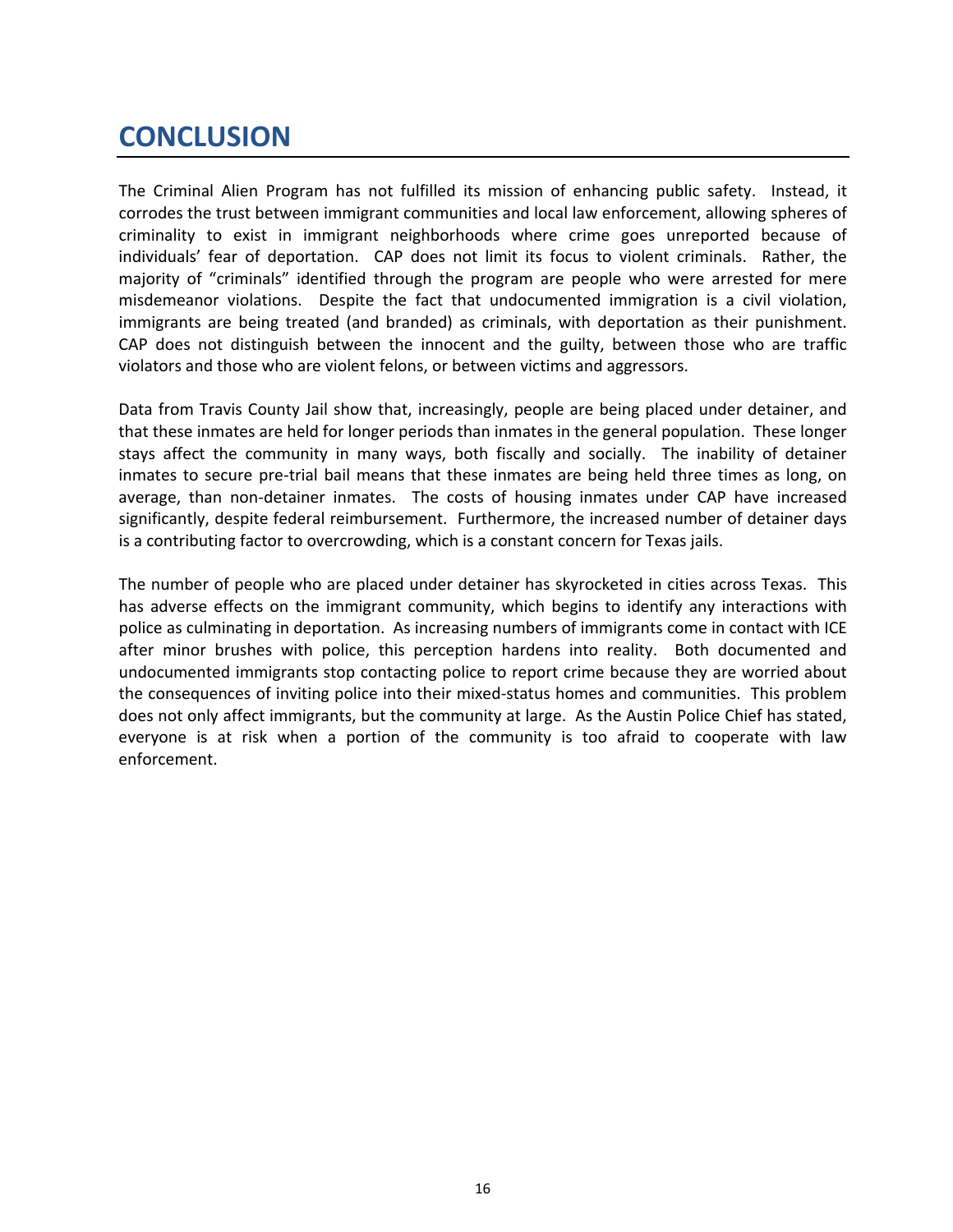### <span id="page-17-0"></span>**RECOMMENDATIONS**

- $\triangleright$  Jail status screenings should take place upon conviction, not during the pre-conviction stage.
- $\triangleright$  ICE must make every effort to prioritize those immigrants who have been convicted of egregious felony offenses, rather than low-level offenders who pose no threat to public safety.
- $\triangleright$  DHS should clarify that an immigration detainer is not the equivalent of a criminal arrest warrant or criminal detainer, but is simply a non-mandatory request that police maintain custody of an individual for a maximum of 48 hours to facilitate DHS's status investigation. DHS should clarify that the local jail is not authorized to detain the subject for a period exceeding 48 hours, excluding weekends and holidays.
- $\triangleright$  ICE should be required to issue reports to Congress on a regular basis, with statistics on the crimes for which identified non‐citizens are arrested, the disposition of each underlying criminal case, and the nationality and ethnicity of identified non‐citizens. Jurisdictions participating in CAP should be required to report their arrest and identification statistics to ICE supervisors for oversight and management purposes.
- $\triangleright$  The U.S. Government Accountability Office (GAO) or another neutral agency should conduct an audit of CAP. The report should contain an assessment of CAP's goals and objectives, performance measures, supervision and oversight, data tracking, and reporting mechanisms. It is important that officials overseeing CAP review the GAO report on 287(g) and make every reasonable effort to ensure that this national program be properly defined, documented, evaluated, and supervised.
- $\triangleright$  All jurisdictions participating in CAP should receive training on civil rights and illegal racial or ethnic profiling.
- $\triangleright$  DHS must create and implement a strong complaint and redress mechanism for individuals who believe they have been wrongly arrested, detained, or otherwise mistreated under CAP.
- ¾ Local jurisdictions participating in CAP should engage in community‐oriented policing strategies in order to regain immigrant trust. Local law enforcement should hire Spanish‐ speaking staff, and conduct outreach to immigrant communities on issues such as domestic violence and labor law violations.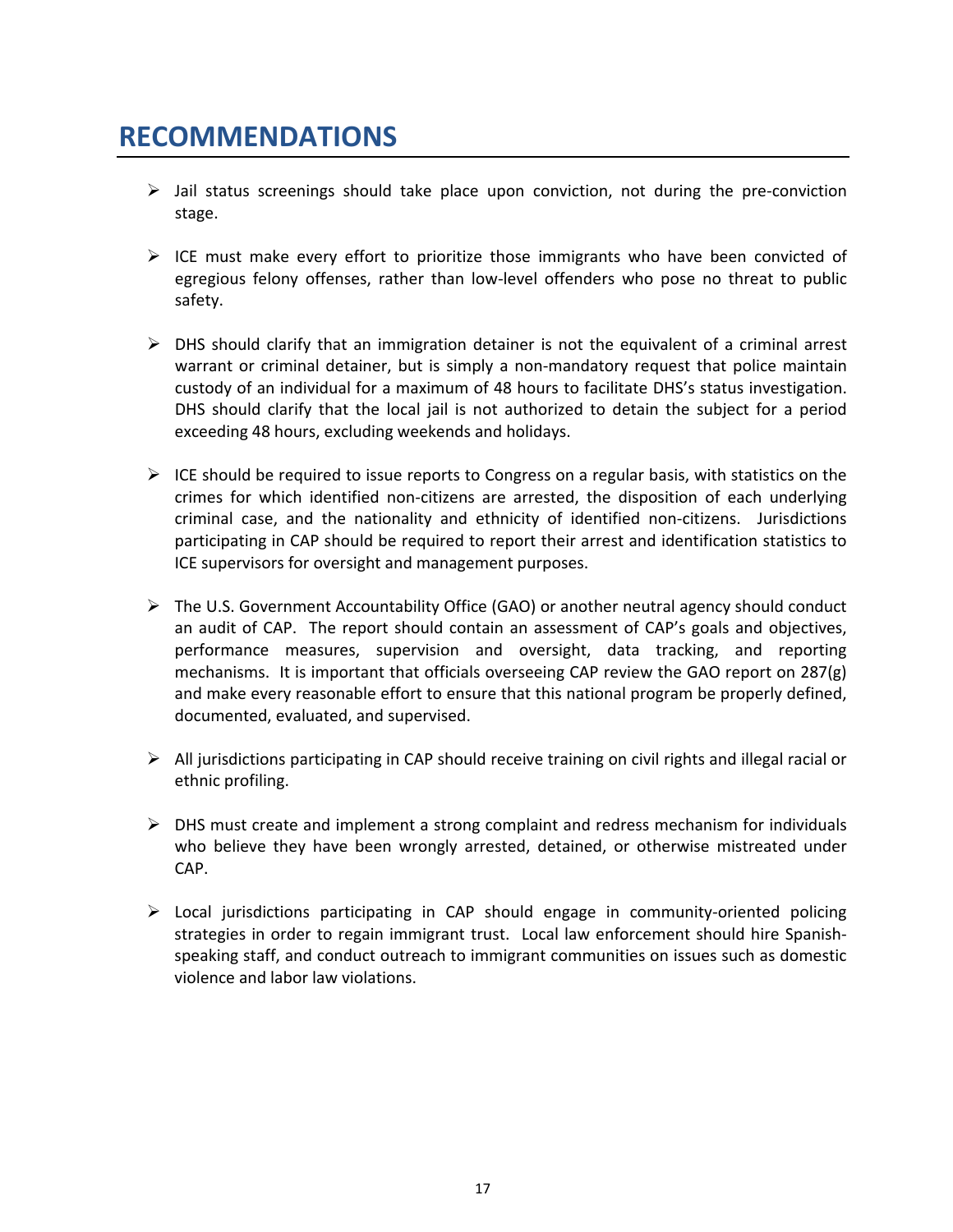### <span id="page-18-2"></span><span id="page-18-0"></span>**METHODOLOGY**

This study covers an eight‐year period, from 2001 through 2008, and studies over 300,000 inmate booking arrest records.<sup>[114](#page-22-0)</sup> The study compares data for those who were placed under detainer and those who were not. Inmates booked into the county jail may be charged with multiple offenses. This study analyzes the data based on the individuals arrested rather than the individual charges because it is concerned with the effect on individuals. For example, if individual charges were assessed, there would be many more charges than actual detainers placed, and it would not be possible to determine accurately the breakdown by offense type. This study's classification of criminal offense level is based on the highest charge each arrestee was charged with, according to the Texas Penal Code, which defines misdemeanors and felonies, and the sub-categories of each.<sup>[115](#page-22-1)</sup> This study has not included the length of stay for inmates who were not released as of April 2009, which skews the data slightly, making it appear as though the average length of stay is lower than it is. Those who are still incarcerated (up to or over a year, in some cases) would increase the average length of stay.

#### **Endnotes**

1

January-February 2008, quoting Jim Sylvester, available at: <http://www.colorlines.com/article.php?ID=274><br><sup>8</sup> The Texas Penal Code distinguishes between misdemeanor and felony offenses. Misdemeanors are punishable by up to years in jail, except for Class C offenses, which are punishable only by a maximum \$500 fine. Felonies are punishable by incarceration in prison for a period of two years to life, or capital punishment. For more, see Texas Penal Code (TPC) § 1.07, 12.03, 12.04, 12.21-12.23, 12.31-12.35.

12.03, 12.04, 12.24, 12.23, 12.24, 12.23.<br><sup>9</sup> Trevor Gardner II and Aarti Kohli, "The CAP Effect: Racial Profiling in the ICE Criminal Alien Program," The Chief Justice Earl Warren Institute on Race, Ethnicity, & Diversity, Berkeley Law Center for Research and Administration, September 2009,

[http://www.dallasnews.com/sharedcontent/dws/dn/latestnews/stories/012008dnmetimmigholds.20740eb.html;](http://www.dallasnews.com/sharedcontent/dws/dn/latestnews/stories/012008dnmetimmigholds.20740eb.html) and Brandon Formby and Stephanie Sandoval, "Irving Cannot Detain Some Illegal immigrants," *Dallas Morning News*, November 21, 2007, *available at*: <http://www.dallasnews.com/sharedcontent/dws/dn/latestnews/stories/112107dnmetimmigration.213cfc62.html>. In Irving, CAP was blamed for the exodus of 770 students from the school district and the loss of revenue by local businesses after many Latinos fled the city in response to the new program.<br><sup>11</sup> See *infra*, 14-15.<br><sup>12</sup> Immigration enforcement was carried out by the Immigration and Naturalization Service (INS) before 2003. In 2003, the

<span id="page-18-1"></span><sup>&</sup>lt;sup>1</sup> Names have been changed to protect confidentiality.<br>
<sup>2</sup> Leslie Strauch, Clinical Professor, University of Texas School of Law Children's Rights Clinic, interview April 30, 2009.<br>
<sup>3</sup> I use the terms "deportable" and *& Lee Law Review* 64 (Spring 2007): 486, 485, citing *United States v. Christopher*, 239 F.3d 1191, 1193 (11th Cir. 2001) and *United States v. Graham*, 169 F.3d 787, 788 (3d Cir. 1999). For more, *See* Teresa A. Miller, "Citizenship & Severity: Recent Immigration Reforms and the New Penology," *17 Georgetown Immigration Law Journal* 17 (2002‐2003): 619; and Peter Shuck and John Williams, "Removing Criminal Aliens: The Pitfalls and Promises of Federalism," *Harvard Journal of Law and Public*

*Policy* 22 (Spring 1999): 387.<br><sup>5</sup> Strauch, interview April 30, 2009.<br><sup>6</sup> Ginger Thompson, "After Losing Freedom, Some Immigrants Face Loss of Custody of Their Children," *The New York Times*,<br>April 22, 2009, *available a* 

<sup>&</sup>lt;sup>7</sup> Seth Wessler, "Collaborating with ICE has Consequences," Colorlines: The National Newsmagazine on Race and Politics,

available at: http://www.law.berkeley.edu/files/policybrief irving FINAL.pdf; and See infra, 9-10.<br><sup>10</sup> Brandon Formby, "Criminal Alien Program Still Taking Illegals Arrested for Minor Offenses," Dallas Morning News, Janua 2008, *available at*:

agency was abolished and reconfigured within the Department of Homeland Security (DHS). Immigration and Customs<br>Enforcement (ICE) is the primary agency responsible for immigration enforcement in the interior United States.

<sup>&</sup>lt;sup>13</sup> Christopher N. Lasch, "Enforcing the Limits of the Executive's Authority to Issue Immigration Detainers," William Mitchell Law *Review* 35, No. 1 (2008): 166, 166‐167, *available at*:

[http://papers.ssrn.com/sol3/Delivery.cfm/SSRN\\_ID1317326\\_code952337.pdf?abstractid=1317326&mirid=1](http://papers.ssrn.com/sol3/Delivery.cfm/SSRN_ID1317326_code952337.pdf?abstractid=1317326&mirid=1). The Immigration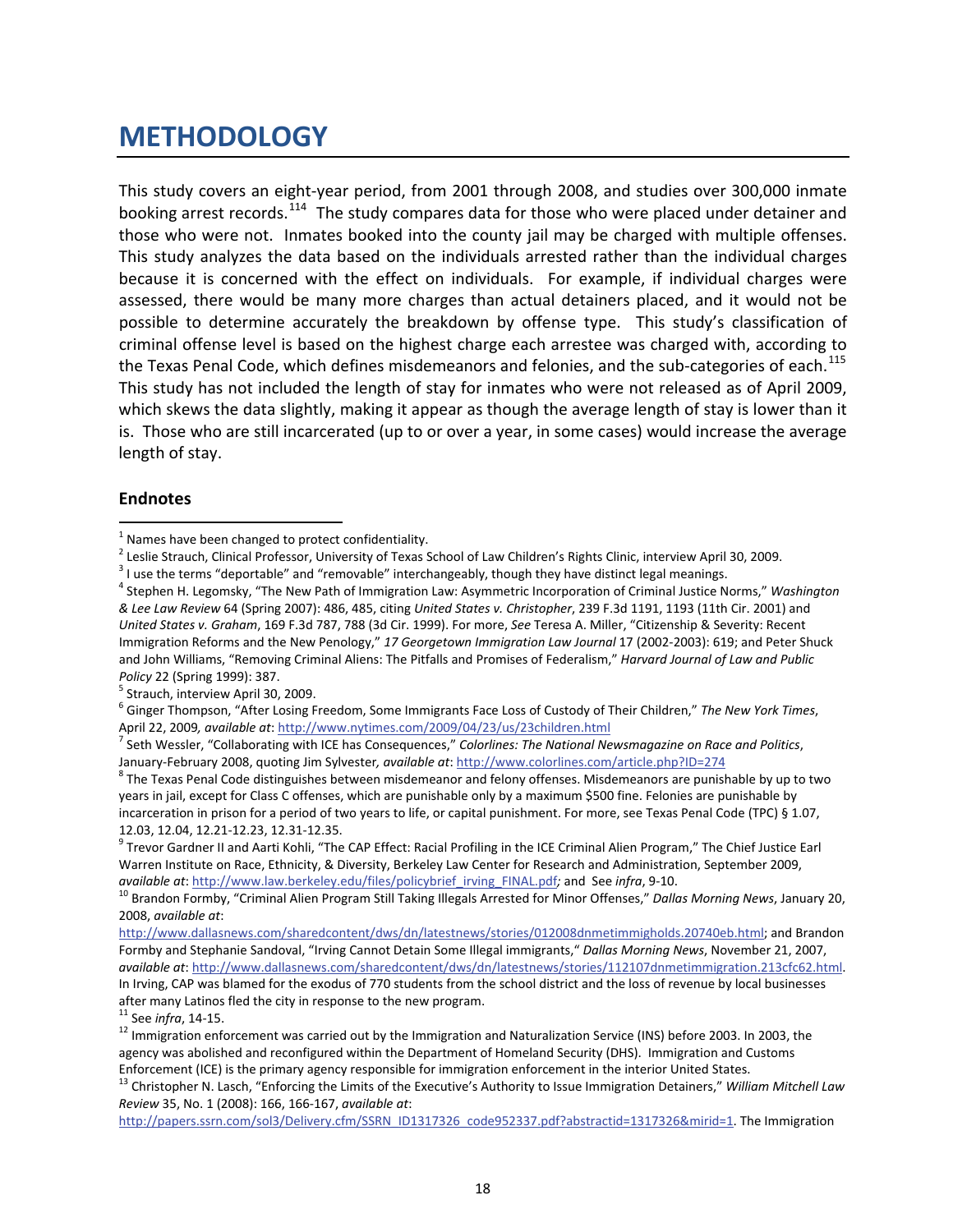<span id="page-19-0"></span>Reform and Control Act (IRCA) of 1988 required deportation proceedings for criminal aliens to begin "as expeditiously as possible after the date of the conviction." In 1998, the Anti-Drug Abuse Act required "the initiation and, to the extent possible, the completion of deportation proceedings . . . before the alien's release from incarcerati

<sup>14</sup> Ibid.<br><sup>15</sup> U.S. Dept. of Justice, Office of the Inspector General, Audit Division, No. 02-41, Audit Report: Immigration and Naturalization *Service Institutional Removal Program,* 2002: 1; and House Subcommittee on Immigration and Claims, *Criminal Aliens: INS' Efforts to Identify and Remove Imprisoned Aliens Continue to Need Improvement*, 106th Cong. 2 (1999), statement of Norman J.

<sup>16</sup> House Subcommittee on Immigration and Claims, Criminal Aliens: INS' Efforts to Identify and Remove Imprisoned Aliens<br>Continue to Need Improvement. For an account of the problems facing the IHP/IRP and ACAP, see Lasch,

<sup>17</sup> PL 105-141. To require the Attorney General to establish a program in local prisons to identify, prior to arraignment, criminal aliens and aliens who are unlawfully present in the United States, and for other purposes. December 5, 1997 - [H.R. 1493]<br><sup>18</sup> *Ibid.*<br><sup>19</sup> ICE Fact Sheet, "Secure Communities," March 28, 2008, 3; ICE has not released a CA

information pertinent to CAP in past Secure Communities fact sheets. The cited version of the fact sheet is no longer available on the ICE website, but is *available at*: <http://www.aila.org/content/default.aspx?docid=25045>. The current version of the Secure Communities fact sheet (which contains different information) is *available at*;

1

[www.ice.gov/pi/news/factsheets/secure\\_communities.htm](http://www.ice.gov/pi/news/factsheets/secure_communities.htm).<br><sup>20</sup> *Ibid*.<br><sup>21</sup> *Ibid*.; and Senate Committee on the Judiciary, Subcommittee on Immigration, Border Security, and Citizenship, and Subcommittee on Terrorism, Technology and Homeland Security "Strengthening Interior Enforcement: Deportation and Related<br>Issues," Statement of Victor X. Cerda, Acting Director of ICE Office of Detention and Removal (DRO), <sup>22</sup> Data from Travis County show increased ICE presence in the county jail beginning September 2007. Travis County Sheriff's

Office (TCSO) Response to Open Records Request (ORR), "ICE Inmate Data, 2001-2008," dated April 1, 2009; and See *infra*, 7, 913.<br><sup>23</sup> ICE website, "ICE ACCESS," available at: <http://www.ice.gov/partners/dro/iceaccess.htm>.<br><sup>24</sup> ICE factsheet, "Delegation of Immigration Authority Section 287(g) Immigration and Nationality Act," January 8, 2010,

*available at*: [http://www.ice.gov/pi/news/factsheets/section287\\_g.htm;](http://www.ice.gov/pi/news/factsheets/section287_g.htm) and ICE factsheet, "Secure Communities," August 13, 2009, *available at*: [http://www.ice.gov/pi/news/factsheets/secure\\_communities.htm.](http://www.ice.gov/pi/news/factsheets/secure_communities.htm) To see a list of current participating counties in Secure Communities, see "Strategy to Accelerate and Expand Secure Communities," *available at*: [www.ice.gov/secure\\_communities/deployment/#close](http://www.ice.gov/secure_communities/deployment/#close). For a critique of the 287(g) program, see Aarti Shahani and Judith Greene, "Local Democracy on ICE: Why State and Local Governments Have No Business in Federal Immigration Law Enforcement," Justice Strategies Report, February 2009, *available at*: [http://www.justicestrategies.net/files/JS](http://www.justicestrategies.net/files/JS-Democracy-On-Ice.pdf)‐Democracy‐On‐  $\frac{Ice.pdf}{25}$  $\frac{Ice.pdf}{25}$  $\frac{Ice.pdf}{25}$ The 287(g) program is a partnership between DHS and local law enforcement agencies in which local law enforcement

officers are deputized to enforce federal immigration laws. In the detention, or jail, model, deputized officers are located in jails/correctional facilities to perform immigration enforcement functions after individuals are detained by police. The Secure Communities program is another partnership between DHS and local jails. Upon booking, the fingerprints of everyone detained in a participating jail are checked against immigration databases, and DHS takes enforcement action against immigrants they

identify as removable.<br><sup>26</sup> In Texas, "jail" refers to a local penal institution where persons arrested and awaiting trial are held, as well as persons convicted of a misdemeanor with a maximum sentence of two years. "Prisons" house felons, who have been sentenced to

incarceration for a period of two years to life, in addition to housing inmates sentenced to death. TPC § 12.21-35.<br><sup>27</sup> Lisa Kalakanis, "County Collaboration with Immigration and Customs Enforcement," memorandum from Tex Council to Texas State Representative Rafael Anchia, January 26, 2009.<br><sup>28</sup> *Ibid.*<br><sup>39</sup> *Ibid.*<br><sup>31</sup> *Ibid.*<br><sup>32</sup> 8 CFR 287.7(a) and 8 CFR 287.7(d).<br><sup>33</sup> TCSO Response to ORR, "Intake Process for Arrested Persons," dated

- 
- 

(E.D.N.Y. June 12, 2009), where an inmate held over 48 hours successfully sued the city for civil damages.<br><sup>35</sup> See *infra*, 8.<br><sup>36</sup> Fact Sheet, "Secure Communities," March 28, 2008, 1. ICE claims to have a presence in 10

*Ibid*; and "ICE Fiscal Year 2008 Annual Report: Protecting National Security and Upholding Public Safety," 3, *available at*: [http://www.ice.gov/doclib/pi/reports/ice\\_annual\\_report/pdf/ice08ar\\_final.pdf](http://www.ice.gov/doclib/pi/reports/ice_annual_report/pdf/ice08ar_final.pdf).<br><sup>38</sup> Fact Sheet, "Secure Communities," March 28, 2008.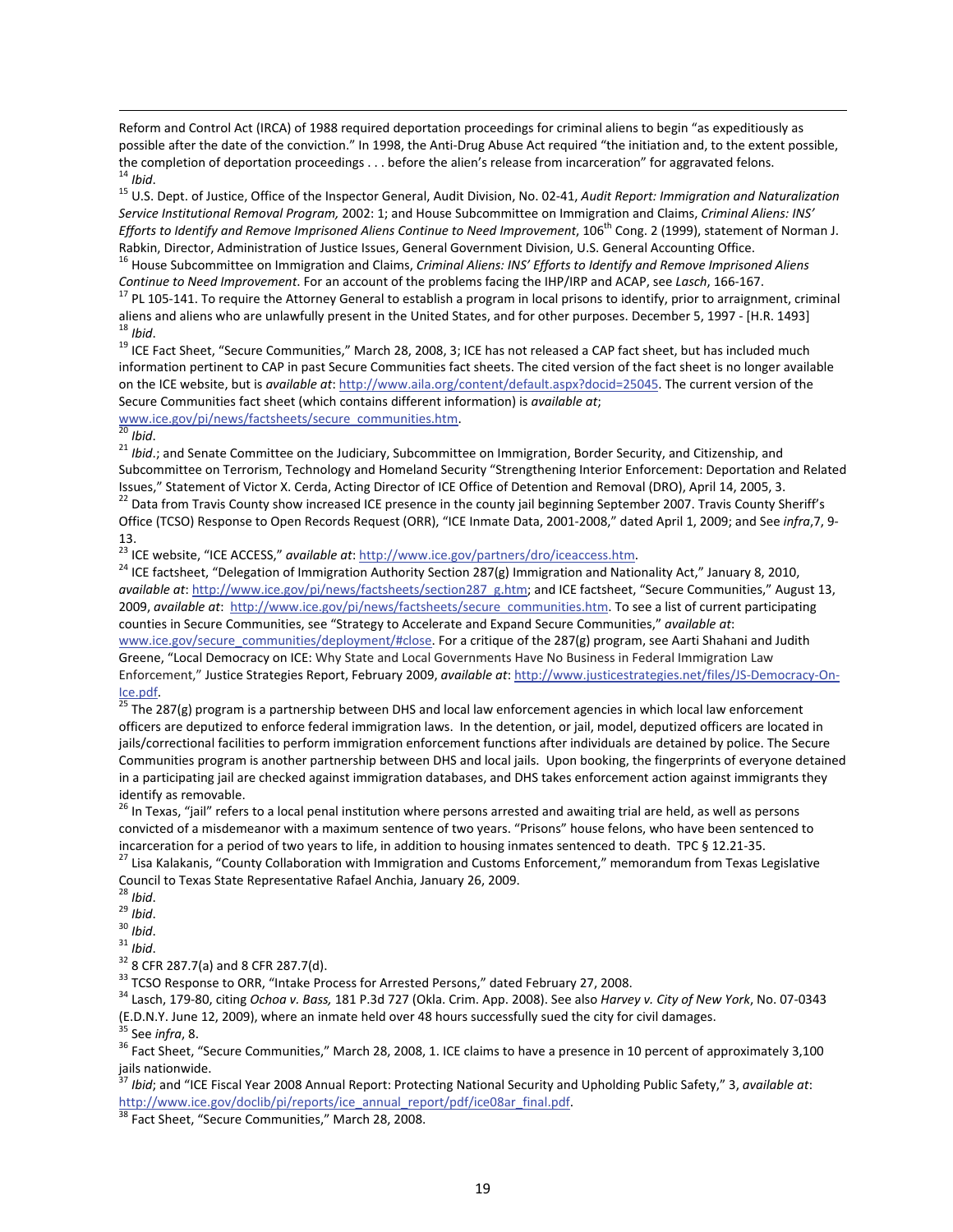<span id="page-20-0"></span><sup>39</sup> Fact Sheet, "Secure Communities," March 28, 2008, 1.<br><sup>40</sup> Fact Sheet, "Secure Communities," August 13, 2009, *available at*:<br>www.ice.gov/pi/news/factsheets/secure communities.htm.

<sup>41</sup> Dr. Dora Schriro, "Immigration Detention Overview and Recommendations," Department of Homeland Security, Immigration and Customs Enforcement. October 6, 2009, 12, *available at*: www.ice.gov/doclib/091005 ice detenti

<sup>42</sup> Ibid.<br><sup>43</sup> ICE Fiscal Year 2008 Annual Report," 3. In FY2006, ICE charged 67,580 non-citizens through CAP and 164,296 in FY2007.<br><sup>44</sup> Ibid. ICE charged 221,085 individuals through CAP in FY2008.<br><sup>45</sup> ICE Fact Sheet,

[www.ice.gov/doclib/pi/news/factsheets/2010budgetfactsheet.doc](http://www.ice.gov/doclib/pi/news/factsheets/2010budgetfactsheet.doc). ICE requested \$192 million for CAP in FY2010.<br><sup>46</sup> DHS, "ICE Enforcement Salaries and Expenses FY2009," Congressional Justification, S&E 35.<br><sup>47</sup> ICE Response

February 23, 2009.<br><sup>48</sup> Kalakanis.<br><sup>49</sup> See *infra*, 12-13.<br><sup>50</sup> U.S. Dept. of Justice, Office of the Inspector General, Audit Division, Audit Report 07-07: Cooperation of SCAAP Recipients in

the Removal of Criminal Aliens from the United States, January 2007, iv.<br>
<sup>51</sup> ICE Response to FOIA Request, "Intergovernmental Service Agreement," dated April 17, 2008.<br>
<sup>52</sup> TCSO Response to ORR, "1999 Memorandum of Unde

 $2008.$ <sup>56</sup> Ibid.

<sup>57</sup><br><sup>58</sup> Marty Toohey, "Sheriff Defends Allowing Immigration Office at Jail," The Austin American-Statesman, B01, February 13, 2008.<br><sup>58</sup> Marty Toohey, "Sheriff Defends Allowing Immigration Office at Jail: Collaboration B Protesters," *The Daily Texan*, March 19, 2008, *available at*: [http://www.dailytexanonline.com/2.4489/workers](http://www.dailytexanonline.com/2.4489/workers-rights-group-pickets-travis-county-jail-1.949581)‐rights‐group‐

pickets-travis-county-jail-[1.949581](http://www.dailytexanonline.com/2.4489/workers-rights-group-pickets-travis-county-jail-1.949581).<br><sup>60</sup> TCSO Response to ORR, "Intake Process for Arrested Persons," dated February 27, 2008.<br><sup>61</sup> *Ibid.*<br><sup>62</sup> Vienna Convention on Consular Relations, "Article 36: Communication and Con entered into force on 19 March 1967. United Nations, Treaty Series 1, No. 596, 261.  $63$ <br>
 There are many other avenues for compliance with the convention than asking for place of birth, for instance: everyone who

is booked could be given a sheet of paper with the most commonly contacted consulates on it, or telephones could be

programmed to automatically connect with different consulates.<br><sup>64</sup> Matt Flener, "Fingerprints Help Catch Illegal Aliens," KXAN. com, July 6, 2009, *available at*:<br>http://www.kxan.com/dpp/mobile/fingerprints help catch ill

For more information on Secure Communities, see Michele Waslin, "The Secure Communities Program: Unanswered Questions and Continuing Concerns," Immigration Policy Center, November 2009, *available at*:

[http://www.immigrationpolicy.org/sites/default/files/docs/Secure\\_Communities\\_112309.pdf](http://www.immigrationpolicy.org/sites/default/files/docs/Secure_Communities_112309.pdf).<br><sup>66</sup> Bail is the assurance that the accused will return to court for their criminal case, while bond is the method of release from ja

- either through a payment to the court or by the individuals' personal recognizance. TPC §17.01-17.03.<br><sup>67</sup> Ronald Morgan, Pre-Trial Services, e-mail to author, May 15, 2008 07:19:35 CST (on file with author).<br><sup>68</sup> See

 $^{70}$  Denise Gilman, Clinical Professor at the University of Texas School of Law's Immigration Clinic, interview with author, April 21, 2009.

<sup>71</sup> Department of Homeland Security, "U.S. Immigration and Customs Enforcement Salaries and Expenses Fiscal Year 2009,"<br>Congressional Justification, S&E 35 (emphasis added).

<sup>72</sup> Gardner and Kohli.<br><sup>73</sup> For an explanation of the increasing criminalization of immigration law, *See* Legomsky; Miller, "Citizenship & Severity"; Juliet P. Stumpf, "The Crimmigration Crisis: Immigrants, Crime and Sovereign Power," *American University Law Review* 56 (2006); Teresa A. Miller, "A New Look at Neo‐Liberal Economic Policies and the Criminalization of Undocumented Migration," *SMU Law Review* 61, (Winter 2008): 180; and Jennifer M. Chacon, "Blurred Boundaries in Immigration: Unsecured Borders: Immigration Restrictions, Crime Control and National Security." Connecticut Law Review 39 (July 2007): 1838-39.<br><sup>74</sup> In 1996, the Illegal Immigration Reform and Immigrant Responsibility Act (IIRIRA) greatly expanded the list of crimes

make an immigrant (even a legal permanent resident) deportable to include some misdemeanor offenses. The law was also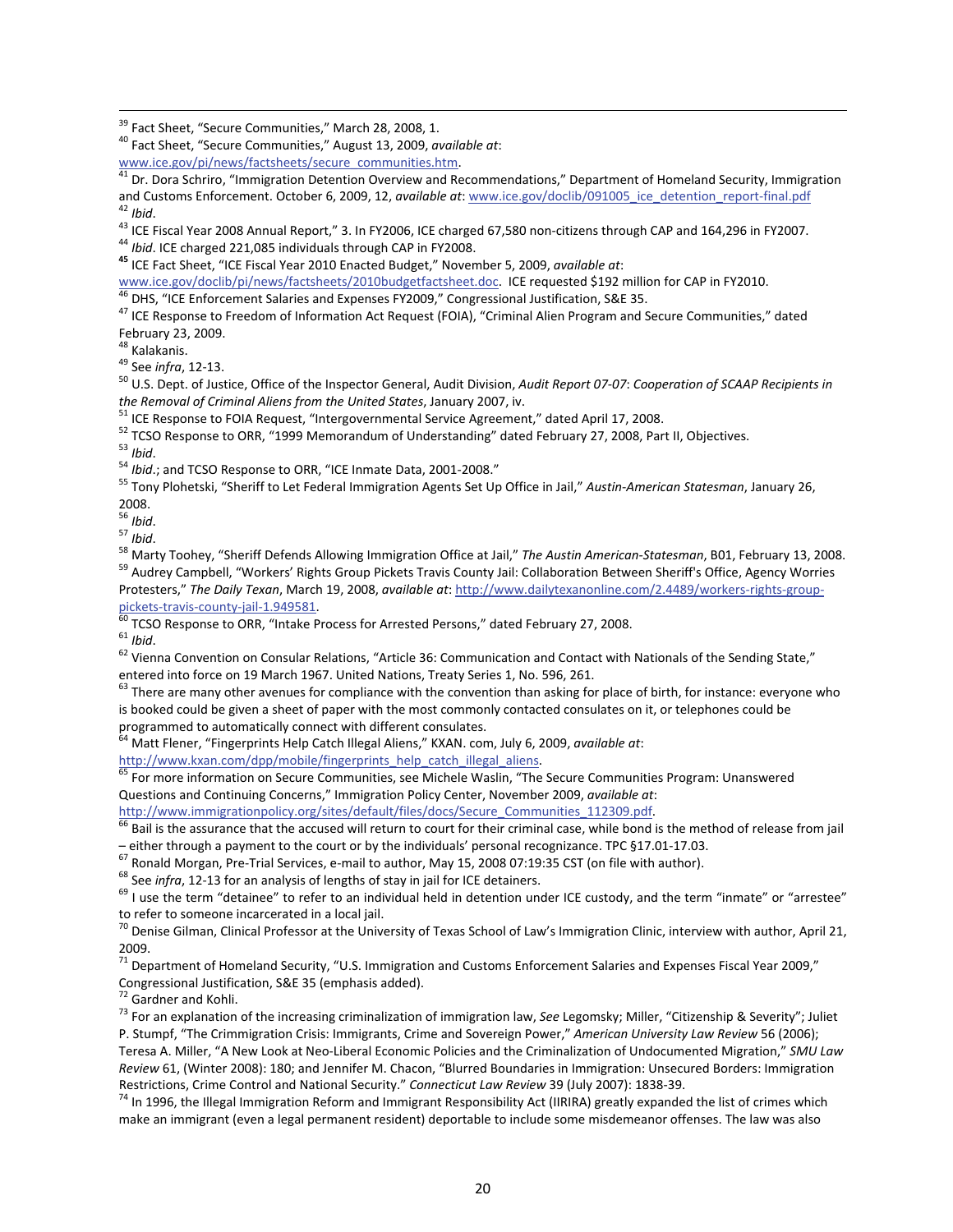<span id="page-21-0"></span>made retroactive, so that a person is deportable even if the offense was not considered deportable at the time of the offense.

1

For more, See *supra*, note 73.<br><sup>75</sup> Schriro, 12-13.<br><sup>76</sup> The data is based on pre-conviction arrests, and does not assess what percentage of arrestees were ultimately convicted.<br><sup>76</sup> The data is based on pre-conviction ar

<sup>78</sup> Gardner and Kohli.<br><sup>79</sup> TPC § 12.03, 12.21-12.23.<br><sup>80</sup> James C. Harrington, "Keep 'La Migra' Offices out of County Jails," *Texas Civil Rights Project Op-Ed*, February 22, 2008, *available at*: http://www.texascivilr

<sup>81</sup> Denise Gilman, interview, April 21, 2009.<br><sup>82</sup> Travis County, Texas has an estimated population of 998,543 according to a 2008 estimate, *available at*:

[http://en.wikipedia.org/wiki/El\\_Paso\\_County,\\_Texas.](http://en.wikipedia.org/wiki/El_Paso_County,_Texas)<br><sup>83</sup> El Paso County, Texas has a population of 755,085 according to U.S. Census 2007 estimate, *available at*:<br>http://en.wikipedia.org/wiki/El\_Paso\_County,\_Texas.

<sup>84</sup> Harris County, Texas has a population of 4,011,475 according to a 2007 estimate, *available at*:<br>
http://en.wikipedia.org/wiki/Harris County, Texas.

85 Harris County Sheriff's Office Response to ORR, "Immigration Stats By Year," dated April 3, 2009; and El Paso County Sheriff's

Office Response to ORR, "Documents Relating to the Criminal Alien Program," dated October 28, 2008.<br><sup>86</sup> It should be noted that U.S. citizens may erroneously be placed under detainer and placed into deportation proceeding

89 SCAAP website. In order to be eligible for SCAAP funding, the county or state must meet several requirements. The institution must have incarcerated a criminal alien for "at least 4 consecutive days during the reporting period." A "criminal alien" is defined, for the purposes of SCAAP, as a person in the country illegally, who has been convicted of a felony or two or more misdemeanors. The costs for inmates who do not meet these requirements are not reimbursed. SCAAP reimburses both the pre-trial and post-conviction incarceration costs for inmates that are eligible for payment. Inmates who can are corroborated as undocumented in an ICE database are covered at 100 percent, while those whose status is indeterminate are reimbursed at

only 80 percent of the cost. For these reasons, SCAAP does not reimburse the full cost of incarceration.<br><sup>90</sup> ICE Response to FOIA Request, "Intergovernmental Service Agreement." DHS' contract with TCSO pays \$45 a day, whi

<sup>91</sup> TCSO Response to ORR, "ICE Inmate Data, 2001-2008"; and TCSO Response to ORR, "TCSO - Official Fees," dated February 27, 2008.

<sup>92</sup> This includes corrections officers salaries, central booking personnel salaries, corrections administration salaries and inmate services personnel. The total approved budget for these salaries in FY08 was \$61,187,009. Line item budget *available at*:

[http://www.co.travis.tx.us/planning\\_budget/fy08/adopted/vol\\_2/fy08adoptedbudgetlineitem.txt](http://www.co.travis.tx.us/planning_budget/fy08/adopted/vol_2/fy08adoptedbudgetlineitem.txt). 93 Rubén G. Rumbaut and Walter A. Ewing, "The Myth of Immigrant Criminality and the Paradox of Assimilation: Incarceration Rates Among Native And Foreign-born Men," Immigration Policy Center, Spring 2007, *available at*:<br>http://www.immigrationpolicy.org/images/File/specialreport/Imm%20Criminality%20(IPC).pdf.

 $\frac{94}{94}$  TCSO Response to ORR, "ICE Inmate Data, 2001-2008"; and TCSO Response to ORR, "TCSO - Official Fees"; and SCAAP website.

<sup>95</sup> The PEW Center on the States, "One in 100: Behind Bars in America 2008," 18, *available at*:<br>http://www.pewcenteronthestates.org/uploadedFiles/8015PCTS\_Prison08\_FINAL\_2-1-1\_FORWEB.pdf.

<sup>96</sup> Alex Taylor, "Travis Cited for Crowded Jails," The Austin American-Statesman, August 26, 2001.<br><sup>97</sup> Ibid.<br><sup>98</sup> Polly Ross Hughes, "Revised Numbers Show Jail Crowding is Worse," The Houston Chronicle, August 5, 2005, a

<http://www.chron.com/disp/story.mpl/front/3297286.html>.<br><sup>99</sup> "Get Out of Jail: Too Many Americans, Especially Those Who Reside in Harris County, are Behind Bars," Editorial, *Houston* Chronicle, May 8, 2008, available at: <http://www.chron.com/disp/story.mpl/editorial/5766019.html>.<br><sup>100</sup> Ron Wilson, "Plans OK'd to Get Jail on Par," San Antonio Express-News, June 21, 2007.<br><sup>101</sup> Campbell, citing ICE spoke

Statement of Michael J. O'Brien, Major, Harris County Sheriff's Office, April 16, 2006.<br><sup>103</sup> Cristina Tzintzún, Project Director, Workers' Defense Project, interview on April 29, 2009.<br><sup>104</sup> Police Executive Research Foru Enforcement." April 2008, 15-16.<br><sup>105</sup> Texas Council on Family Violence, "Abuse in Texas," *available at*: [http://www.tcfv.org/resources/abuse](http://www.tcfv.org/resources/abuse-in-texas/)-in-texas/.